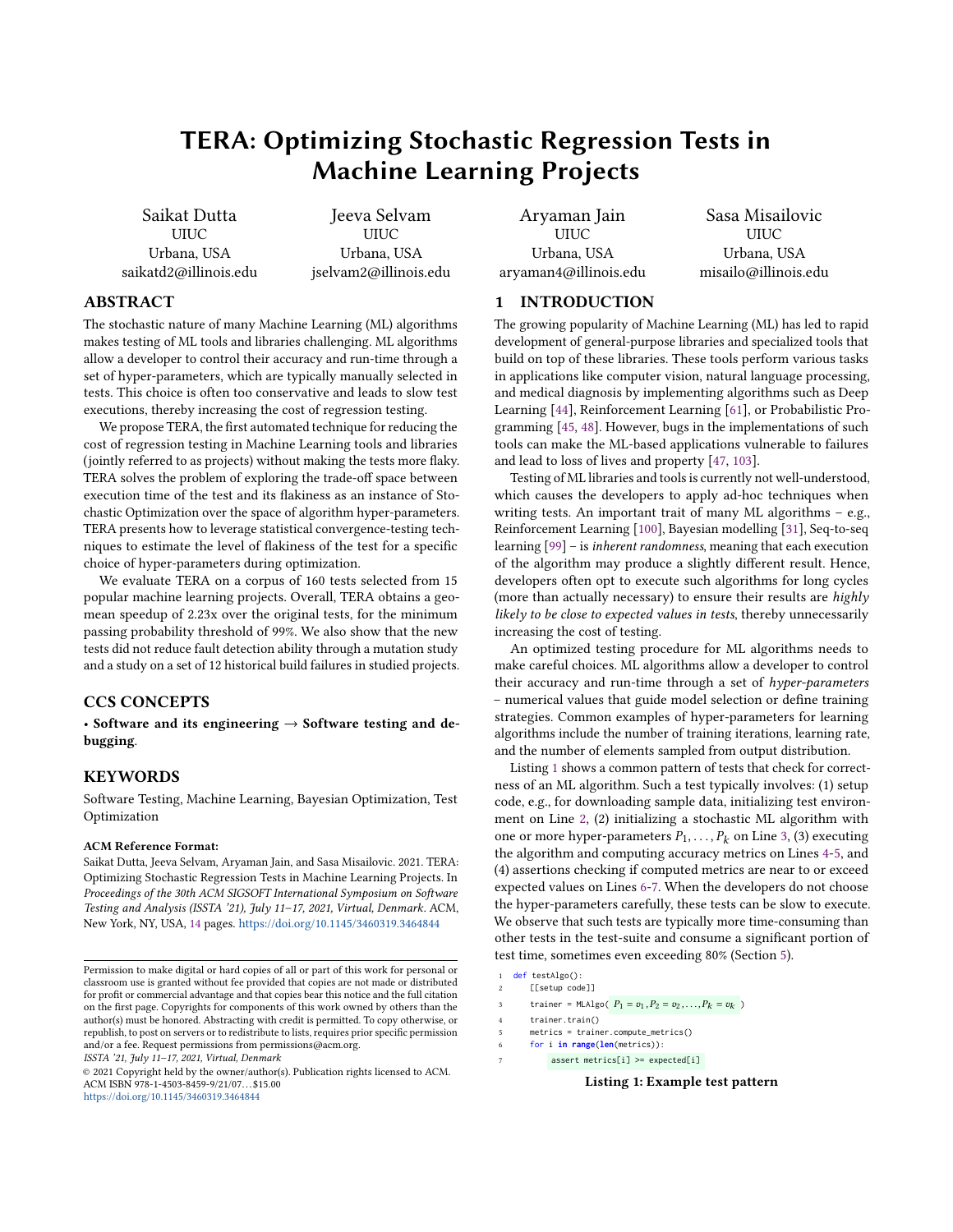Choosing optimal hyper-parameters is often non-intuitive and difficult for a developer to get right. In this process, developers also need to ensure that their tests are not too  $flaky$  – pass and fail non-deterministically for the same version of code – due to randomness of the ML algorithm. For instance, if a developer chooses hyper-parameters too conservatively (e.g., selects a large number of training iterations), the test becomes less flaky but is too expensive to run. On the other hand, if the developer chooses hyperparameters too liberally, the test runs faster but can become more flaky. Dutta et al. [\[33\]](#page-12-6) showed that algorithmic randomness is the major cause of flakiness in the ML domain, further signifying the importance of accounting for randomness in tests.

At present, developers have to make ad-hoc decisions and manually select sub-optimal hyper-parameter values. Naturally, they are more inclined to be conservative since they are focused on eliminating flakiness. An important and intriguing challenge then is to find a way to significantly reduce the running time of such tests without making them more flaky.

Our Work. We propose TERA – the first automated technique for reducing the cost of regression testing in ML projects<sup>[1](#page-1-0)</sup> without making the tests more flaky. TERA rests on a (seemingly counterintuitive) insight that modestly relaxing the desired passing probability of some tests can result in both faster and highly reliable execution of the test suite. To find the optimized version of the tests, TERA systematically navigates the trade-off space between execution time of the test and its passing probability by tuning the algorithm hyper-parameters.

To determine the degree of flakiness of a test, we define a metric Test Passing Probability ( $TPP$ ) – probability that a given test passes for the same code version. For its exploration, TERA exposes TPP to the developer as *a tunable knob*  $\alpha \in [0, 1]$ . For instance, if the developer specifies  $\alpha$  = 0.99, TERA will try to find a set of optimal hyper-parameter values which minimize the running time of the test without dropping the probability of passing below 99% (or such that  $TPP \geq \alpha$ ). If successful, the optimization will reduce the regular testing time and the build time (which involves running tests across multiple environments) of the project in the continuous integration systems like Travis-CI [\[22\]](#page-12-7) and CircleCI [\[3\]](#page-12-8).

TERA formulates the problem of exploration of the trade-off space between the execution time of the test and its passing probability as an instance of Stochastic Optimization over the space of algorithm hyper-parameters. Stochastic Optimization [\[94\]](#page-13-4) encompasses a family of algorithms for optimizing objective functions when randomness is present. The main benefits of Stochastic Optimization are that (1) the optimization can reduce the running time of the test in a black-box fashion (i.e., it does not need to look into the test body); and (2) it automates the selection of algorithm hyper-parameters in a systematic manner. In this work, we use Bayesian Optimization, as an instance of Stochastic Optimization method, to solve the optimization problem.

For a given test, TERA constructs an objective function that executes the test (using a given set of hyper-parameter values) several times and returns the average execution time (the optimization objective) and the test passing probability. However, to construct this objective function, we must address two challenges: (1) How many times to execute the test? and (2) How to estimate the test passing probability? Existing literature on optimization algorithms does not provide mechanisms to automatically develop such stochastic objective functions.

We apply two key techniques to address the challenges above. First, we monitor the values in the assertions of the test while executing the test several times. We then use the samples of the actual values in the assertion (e.g., metrics[i] in Listing [1,](#page-0-0) Line [7\)](#page-0-6) to check whether it converges to the target distribution. We use the convergence property to dynamically determine how many times to execute the test. Second, we approximate the passing probability of the test by computing the passing probability of its assertions. We compute this probability by first estimating the distribution using the samples of the actual values and then computing how likely it is to exceed the expected values (e.g., expected[i] in Listing [1,](#page-0-0) Line [7\)](#page-0-6). We present more details in Section [4.6.](#page-5-0)

Results. We evaluate TERA on a corpus of 160 tests selected from 15 projects, chosen from four popular ML libraries – PyTorch, TensorFlow, Pyro, PyMC3 – and tools that build on top of them. These tools provide application specific functionalities and have a wide user base, making them an important part of the ML domain. TERA found the optimized configurations for 133 tests. TERA's optimized tests are 2.23x (geo-mean) faster than the original tests, for the passing probability threshold ( $\alpha$ ) of 0.99 (or 99%). Developers already accepted our optimizations for 24 tests at the time of writing this paper. We performed two studies on the ability of optimized tests to detect faults:

- On a set of mutated programs, we observed that the mutation scores increase slightly on average. We further inspect some mutants and find two key trends, which we discuss in Section [7.1:](#page-9-0) 1) an optimized test catches a bug missed by original test when faults introduce small variations in computations which are absorbed in longer cycles (original) but detected in tighter executions (optimized) – increasing true positive rate, and 2) optimized test misses a bug when the error accumulation exceeds a certain threshold (more likely in longer cycles) – increasing false positives. TERA's approach of changing hyper-parameters only affects executions which exhibit such small deviations - which are very rare as demonstrated by our mutation study. Hence, the optimized tests retain most of the fault detection ability of original tests. We also discuss a composite test-execution strategy to mitigate the false positives in Section [7.2.](#page-9-1)
- On a set of 12 historical failures in the project builds, we confirmed that our optimized tests were able to detect the faults in all cases.

These results jointly show that our approach can improve the performance of testing, while retaining the fault detection ability of the optimized tests. We anticipate developers can apply TERA, in addition to existing tests, when a new test of ML algorithm gets added and when such a test fails due to regression errors.

Contributions. This paper makes the following contributions:

• We frame the problem of reducing the running time of tests in Machine Learning projects as an optimization problem over the space of hyper-parameters used in learning algorithms.

<span id="page-1-0"></span><sup>&</sup>lt;sup>1</sup>By "ML projects" we denote ML-related libraries or tools, in which the outcomes are affected by some stochastic component (e.g., in the algorithm or the data-set that the test generates). Hereon, we will use "projects" to refer to such libraries/tools.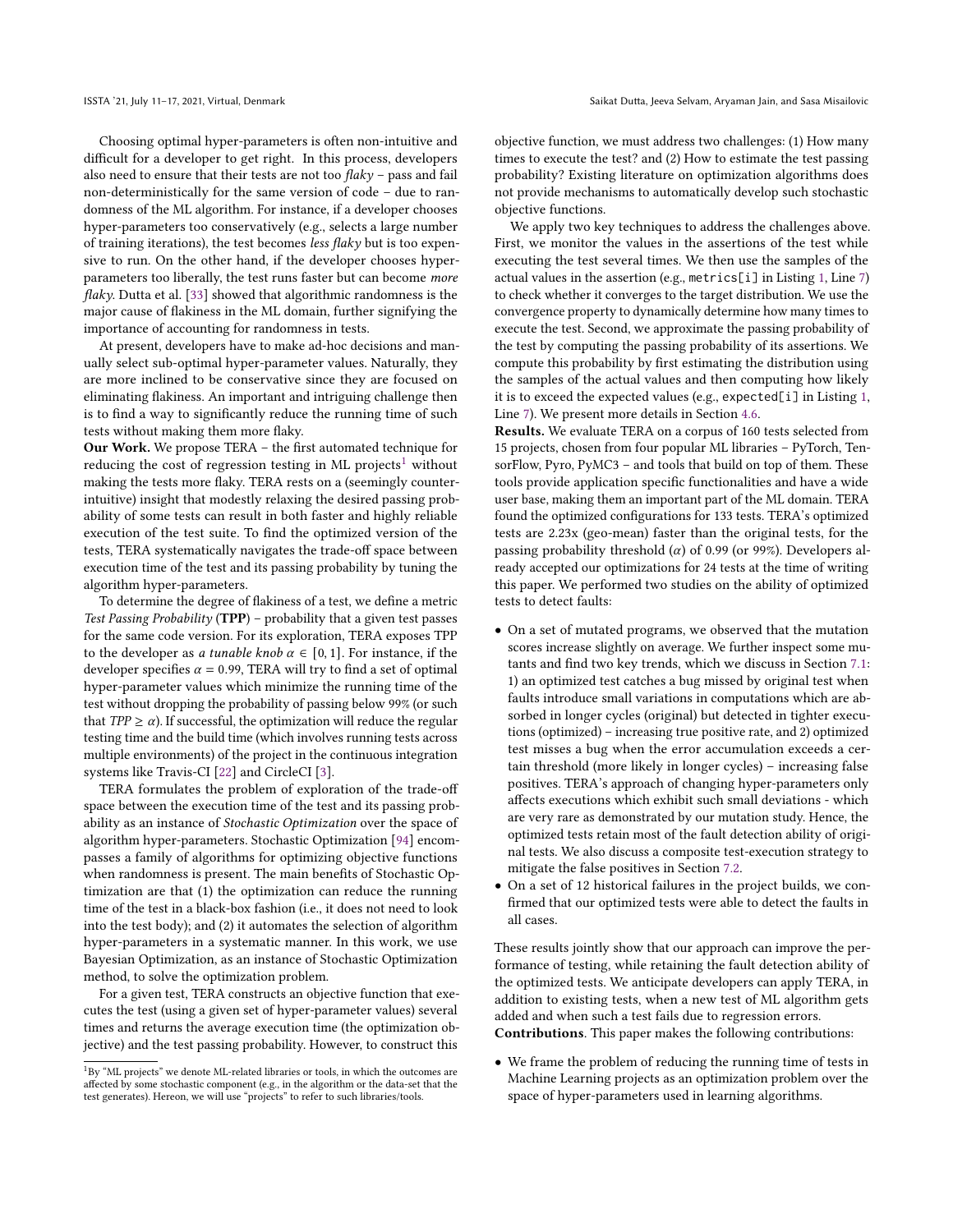- We propose TERA, an automated approach for optimizing expensive tests by combining Bayesian optimization and statistical testing techniques.
- We evaluate TERA on 160 tests from 15 projects. We show that the optimized versions of the tests run 2.23x times faster while still retaining similar fault detection ability.

We provide a complete replication package containing the source code of TERA and the instructions for reproducing our results at [https://github.com/uiuc-arc/tera.](https://github.com/uiuc-arc/tera)

#### <span id="page-2-12"></span>2 EXAMPLE

Listing [2](#page-2-0) shows an example test (simplified) for a reinforcement learning algorithm in ML-Agents project [\[10\]](#page-12-9). ML-Agents provides implementations of several training algorithms (like deep reinforcement learning ) for training agents in games and simulation environments. We describe the test next.

Lines [2](#page-2-1)[-12](#page-2-2) initialize a simple simulation environment (SimpleEnvironment) and the training algorithm (SAC). Line [13](#page-2-3) performs the training step. Lines [14](#page-2-4)[-18](#page-2-5) compute the score (rewards) of the trained agent for the given environment and checks if the scores are above the expected value (0.8).

<span id="page-2-2"></span><span id="page-2-1"></span><span id="page-2-0"></span>

Listing 2: Example test from ml-agents

```
def sample_mini_batch(batch_size, sequence_length):
2 num_seq_to_sample = batch_size // sequence_length
      mini_batch = AgentBuffer()
 4 ...
5 num_sequences_in_buffer = buff_len // sequence_length
6 start_idxes = (7 np.random.randint(num_sequences_in_buffer, size=num_seq_to_sample)
8 * sequence_length
         )# Sample random sequence starts
10 for key in self:
11 mb_list = [self[key][i : i + sequence_length] for i in start_idxes]
12 mini_batch[key].set(list(itertools.chain.from_iterable(mb_list)))
13 return mini_batch
```
<span id="page-2-8"></span>

We select this test for optimization with TERA because it uses a machine learning algorithm (SAC), which is a reinforcement learning algorithm that makes random choices, requires selecting

```
1 def sample_action(dist):
```

```
2 ...
```

```
3 continuous_action = dist.sample()
```

```
4 return AgentAction(continuous_action)
```
Listing 4: Source of Randomness (Sampling Action)

several hyper-parameters, and contains an approximate assertion (Line [18\)](#page-2-5). These hyper-parameters (like max\_steps) determine the running time of the test. Developers typically choose these hyperparameters in an ad-hoc manner, based on their intuition on what seems to be good enough. As a result, this test runs longer than what is required (as we show later) to achieve the desired reward (Line [18\)](#page-2-5). The original test takes 90 seconds to run.

The Soft-Actor Critic (SAC) Algorithm [\[52\]](#page-12-10) is a deep Reinforcement Learning algorithm. Reinforcement learning algorithms aim to maximize the expected reward of an agent solving a given task (such as playing a game).

Sources of Randomness. The SAC algorithm involves several sources of randomness. Listing [3,](#page-2-6) shows the simplified code snippet for a function sample\_mini\_batch, which is used by SAC algorithm [\[11\]](#page-12-11). In each iteration, the algorithm uses this function to compute gradients using batches randomly sub-sampled (Lines [6-](#page-2-7) [12\)](#page-2-8) from the agent buffer (which contains traces of the previous steps). Listing [4](#page-2-9) shows another function sample\_action, which is used by SAC [\[12\]](#page-12-12) to sample the next action (which can either be a discrete choice or a continuous value) using a specified distribution (Line [3\)](#page-2-10) for the agent. Due to these random choices of mini-batches and actions at each step, every execution of the test can yield slightly different results (rewards). Hence, if the developers do not choose optimal hyper-parameters<sup>[2](#page-2-11)</sup>, the test can sometimes fail and become unacceptably flaky.

Optimizing the test. A naive approach to reduce the running time of the test might be to do binary search on the max\_steps parameter and choose a value for which the test passes. However, this approach is problematic. First, reducing max\_steps alone, or any other hyper-parameter may not help us find the optimal runtime. We need to simultaneously adjust other hyper-parameters like batch\_size and learning\_rate. Second, running the test once is not enough. We need to ensure the test passes with high probability i.e., is not too flaky. These problems make manual test optimization hard for developers.

To optimize this test, we select three hyper-parameters: learning\_rate, batch\_size, and max\_steps. To use TERA, we need to first define a valid range of values for each parameter. This, in turn defines the search space for optimization. For learning\_rate, we select a continuous range  $[1e^{-5}, 1.0]$ , which is a few orders below and above the original value  $(5e^{-3})$ . For batch\_size, we allow a set of discrete choices {2, 4, 6, 8, 16, 32, 64, 128, 256}, which are typical batch sizes used in machine learning. For max\_steps we select a discrete interval: [100, 10000] with increments of 100. We select the

<span id="page-2-11"></span> $^{2}$ For tests like this, one could argue that a simple way to deal with randomness during testing is to set the seed in the random number generators, which will make the execution more deterministic. The developers can then just execute the test for a much smaller number of steps and reduce the run-time. However, setting the seeds may not always be the right choice: they can be brittle in presence of program changes and can hide bugs [\[33\]](#page-12-6).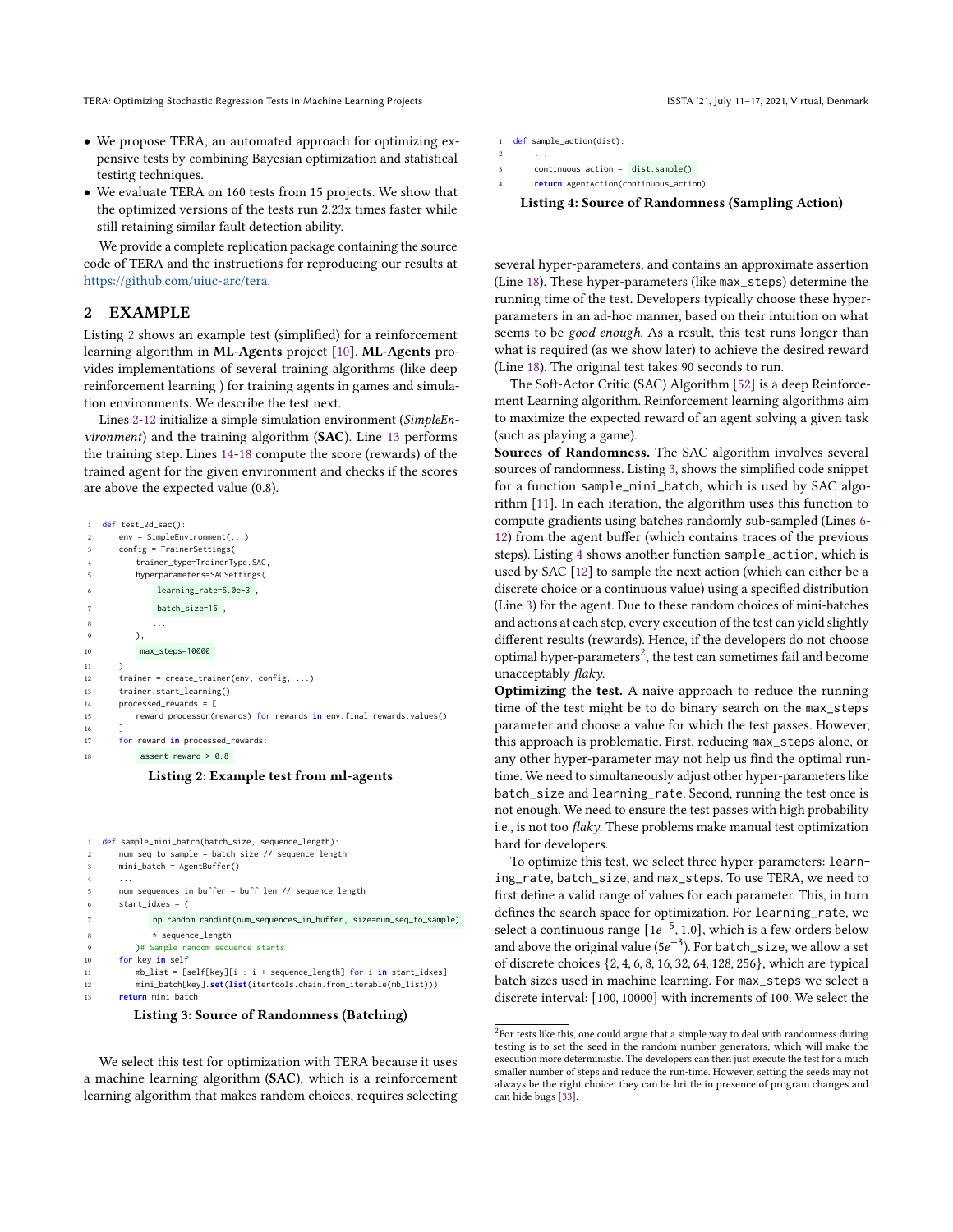original value (10000) as the upper bound for this interval since we want to reduce the number of steps and consequently the run-time.

Using the parameter specifications above, TERA automatically adds instrumentation blocks to the code, which perform two steps: (1) replace original parameter values with placeholders: e.g. max\_ steps =  $10000 \Rightarrow$  max\_steps = "<max\_steps>", and (2) add code to log the actual (reward) and expected values (0.8) in the assertion. The values in the assertion help TERA reason about how likely is the test to pass over multiple runs.

Next, TERA's Optimizer module constructs a scoring function, that encodes the optimization problem. The scoring function runs the instrumented version of the test with the given parameter values several times and monitors the execution of the test. Then, it inspects the execution trace (the logged assertion values) and determines the probability of passing of the test. This scoring function is called by the Bayesian optimization algorithm, as it systematically explores the search space. For this experiment, we allow the minimum passing probability threshold  $\alpha = 0.99$ .

TERA reduces the running time of this test to less than 15 seconds. This is over 6x faster than the original test. The optimal configuration TERA found has the following hyper-parameter values: max\_steps : 2300, batch\_size : 4, and learning\_rate : 0.023. To estimate the impact of this optimization on the fault detection capability, we can compute the mutation score post-hoc. In the case of the tests in the ML-Agents project, the mutation score after the optimization is slightly above the one of the original tests (62.44% vs 61.16%), indicating that the fault detection capability is not reduced.

#### 3 BACKGROUND

In this section, we introduce necessary background related to Bayesian optimization, which is a Stochastic Optimization method, and convergence testing.

#### 3.1 Bayesian Optimization

Bayesian Optimization [\[72,](#page-12-13) [81\]](#page-13-5) is a popular technique used for global optimization of black-box functions. Given a randomized objective function f, we want to find an input  $x \in \mathbb{R}^d$  ( $d \in \mathbb{N}$ ) which minimizes the output of  $f$ , subject to a set of constraints on the input space, encoded by the functions  $q_1, \ldots, q_K$ . Formally:

Bayesian Optimization algorithms do not make any assumptions about the nature of the objective function and use a prior distribution to model the behavior of the objective function. The user only needs to define the input space of the objective function. The algorithm then evaluates the function using different inputs and updates the prior to form the posterior distribution using the outputs obtained from function evaluations. The posterior distribution is then used to create an acquisition function. The acquisition function is used to select the inputs for the next round such that it maximizes the chances of finding the optimal parameters.Two common choices of prior/posterior distributions include Gaussian Processes, used in Gaussian Process Regression [\[88\]](#page-13-6), and Kernel Density Estimators (Non-Parametric), used in Tree-Parzen Estimators [\[25\]](#page-12-14) (which we use in this work). Examples of acquisition functions include the probability of improvement, expected improvement (used in this

work), and knowledge gradient. Bayesian Optimization is advantageous over other methods like random/grid/genetic search [\[81\]](#page-13-5) when the objective function is computationally expensive.

Researchers have previously employed Bayesian Optimization for problems such as compiler auto-tuning [\[29\]](#page-12-15), compiler testing [\[66\]](#page-12-16), finding optimal configurations for software systems [\[74\]](#page-12-17), and program analysis [\[56,](#page-12-18) [77\]](#page-13-7).

#### <span id="page-3-1"></span>3.2 Automating Convergence Testing

Given a test which performs stochastic computations, we want to determine how flaky it is. A naive way would be to run the test a large number of times and then check how often it fails. However, this approach is expensive, especially when the test run-time is high or when the test fails rarely.

Convergence testing. Suppose we have an assertion  $\Phi$  in a test function  $T$ . We can determine the probability of passing of the test by computing the probability of passing for this assertion. To compute this probability, we need to reason about the entire distribution of values that the expression in the assertion can evaluate to. Without loss of generality, let us assume we have an assertion of the form: **assert**  $x < y$ , where x is a variable in the test and y is a fixed threshold.

We want to estimate the distribution for  $x$  so that we can compute the probability of  $x$  exceeding  $\gamma$ . We frame this problem as estimating the distribution of an unknown function  ${\mathcal F},$  where  ${\mathcal F}$  evaluates  $T$ , capturing and returning the value of  $x$ . We use a sampling-based approach for this problem such that we execute  $\mathcal F$  several times, obtain a number of samples of  $x$ , estimate the distribution from the samples, and compute the probability of passing:  $Pr(\mathcal{F} \leq \gamma)$ . This approach involves two main challenges. We need to decide (1) how many samples to collect at minimum and (2) whether we have seen enough samples.

Several convergence metrics exist in literature [\[40,](#page-12-19) [41,](#page-12-20) [89\]](#page-13-8). We use the Geweke Diagnostic [\[41\]](#page-12-20) (similar to [\[33\]](#page-12-6)) as a heuristic to measure convergence of a set of samples, to solve the second challenge outlined above. Intuitively, the Geweke diagnostic checks whether the mean of, say, the first 10% of samples is not significantly different from, say, the last 50%. If true, then we can say that the distribution has converged. To measure the difference between the two sub-sets of samples, the Geweke diagnostic computes the Zscore (can be essentially considered as standard deviation), which is computed as the difference between the two sample means divided by the standard errors. Equation [1](#page-3-0) presents the formula for the Z-score computation for Geweke diagnostic, where  $a$  is the early set of samples, *b* is the later set of samples,  $\hat{\lambda}$  is the mean of each set and Var is the variance of each set of samples.

<span id="page-3-0"></span>
$$
z = \frac{\hat{\lambda}_a - \hat{\lambda}_b}{\sqrt{\text{Var}(\lambda_a) + \text{Var}(\lambda_b)}}
$$
(1)

To use the Geweke Diagnostic as the convergence test, the user needs to specify the minimum desired threshold (which we call the convergence threshold). The convergence testing procedure keeps collecting samples (from test runs) until the Geweke Diagnostic drops below the user-specified threshold. Naturally, a lower threshold needs more samples for convergence. Dutta et al. [\[33\]](#page-12-6) showed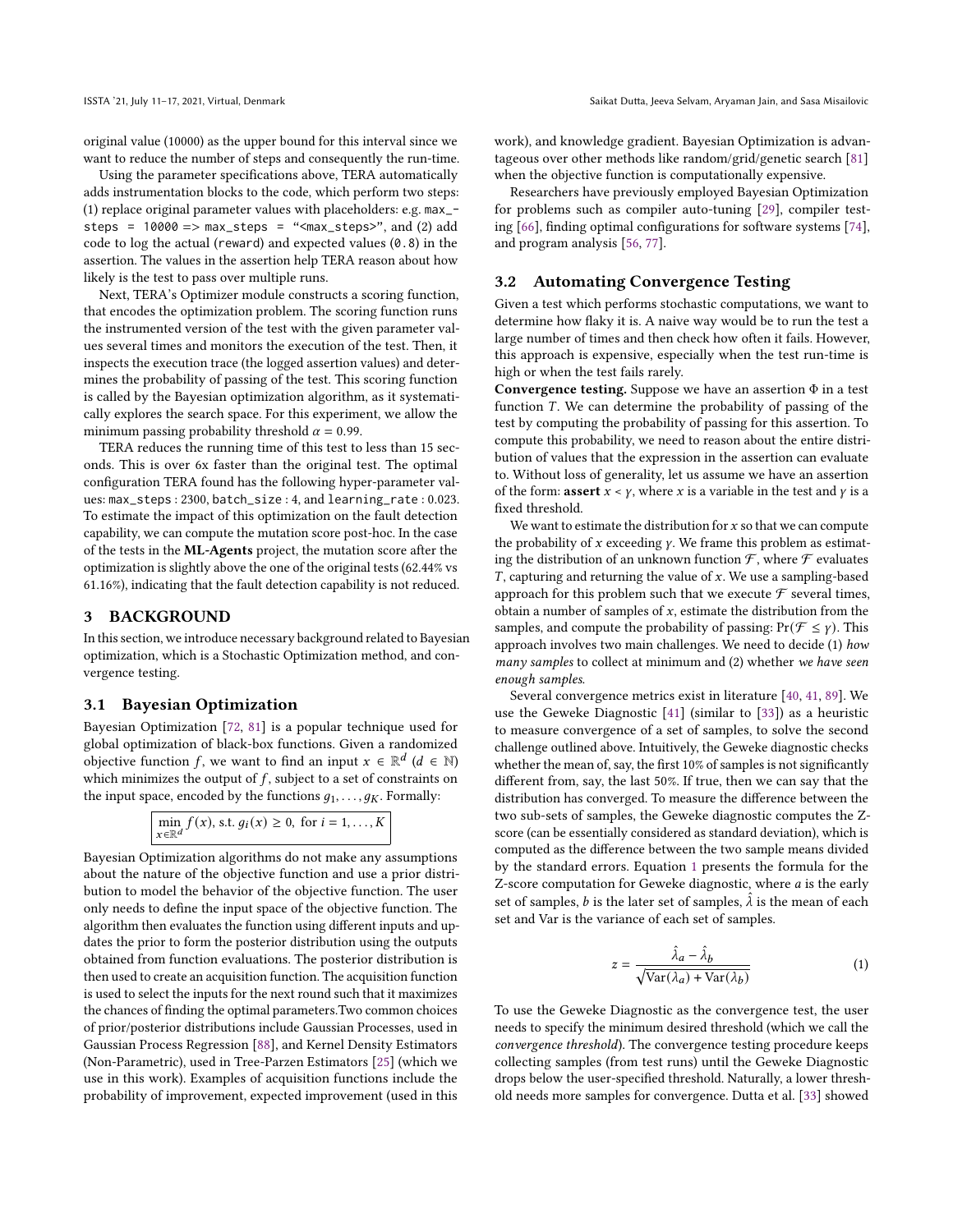TERA: Optimizing Stochastic Regression Tests in Machine Learning Projects

that using a threshold of 1.0 works well for detecting flakiness in ML projects. We use the same threshold 1.0 in our work.

Choosing the minimum number of samples is non-trivial. Too few samples can lead us to incorrect conclusions whereas too many samples can be too expensive to compute (especially when running the test is expensive). The user can choose appropriate number of samples. For our evaluation we use a minimum of 30 samples (guided by existing studies [\[91\]](#page-13-9) that recommend this number of samples for statistical significance).

#### 4 TERA

#### 4.1 Problem Formulation

We formalize the optimization problem TERA aims to solve as follows. Given a test  $T : \emptyset \mapsto \{0, 1\}$ , TERA transforms the test to an equivalent variant  $T': \theta \mapsto \{0, 1\}$ , which is parameterized by an ordered tuple of hyper-parameters  $\theta$ . Here,  $\hat{\theta} = (P_1, \ldots, P_k)$ , where each  $P_i$   $(i \in \{1, ..., k\})$  is a tunable hyper-parameter we can optimize and  $k$  is the number of hyper-parameters identified in  $T$ .

Each parameter is either a discrete integer (e.g., number of iterations) or a continuous value (e.g., learning rate). Therefore,  $P_i \in U$  $\forall i \in \{1, ..., k\}$ , where  $U = \mathbb{Z}$  or  $\mathbb{R}$  and  $\theta \in U_1 \times U_2 \dots \times U_k$ .

We define a function  $TPP : (T', \theta) \mapsto [0, 1]$ , which takes a transformed test  $T'$  and a tuple of hyper-parameters  $\boldsymbol{\theta}$  and returns the probability of passing of  $T'$  when executed using the selected hyper-parameters  $\theta$ . Additionally, we also define function Time :  $(T', \theta) \mapsto \mathbb{R}^+$ , which returns the execution time of the test using the selected parameters.

TERA searches for a hyper-parameter tuple  $\boldsymbol{\theta}^* \in U_1 \times U_2 \ldots \times U_k$ , which when provided as an input to  $T'$  minimizes the execution time of test: Time (our objective function), given the constraint that the test passes with at-least probability  $TPP(T', \theta^*) \ge \alpha$ . Formally:

|                                     | $\theta^* = \text{argmin}$ $Time(T', \theta)$ |
|-------------------------------------|-----------------------------------------------|
| $\theta \in U_1 \times  \times U_k$ |                                               |
| s.t. $TPP(T', \theta) \ge \alpha$   |                                               |

We must address several challenges to solve this optimization problem. First, the nature of the objective function (Time) is unknown since we may not have sufficient information about the exact functional form of the given test or the code under test. Hence, we need black-box optimization methods for this problem (Section [4.5\)](#page-5-1). Second, the optimization space of hyper-parameters is typically large, which makes any analytical or enumerative approaches infeasible. Further, evaluating each configuration can be expensive since the test execution can take several minutes and even multiple executions. Hence, we resort to sampling based approaches to find optimal hyper-parameters. However, instead of randomly sampling from the search space, we use Bayesian techniques to sample more efficiently (Section [4.5\)](#page-5-1). Third, since the test execution involves randomness (as shown in Section [2\)](#page-2-12), we need to determine how likely the test is to pass with a given tuple of hyper-parameters  $\theta$ . A naive strategy is to run the test  $N$  times and report how often it passes. However, this can lead to imprecise results. We show how we can apply statistical techniques to both determine how many

|  |  | ISSTA '21, July 11-17, 2021, Virtual, Denmark |  |
|--|--|-----------------------------------------------|--|
|--|--|-----------------------------------------------|--|

<span id="page-4-0"></span>

| Algorithm 1 TERA Algorithm |  |  |
|----------------------------|--|--|
|                            |  |  |

<span id="page-4-3"></span><span id="page-4-2"></span><span id="page-4-1"></span>

| <b>Input:</b> Test T, Parameters $\theta$ , Min. Passing Probability $\alpha$<br><b>Output</b> : Optimized Test $T^*$ , Parameters $\theta^*$ |
|-----------------------------------------------------------------------------------------------------------------------------------------------|
| 1: <b>procedure</b> TERA $(T, \theta)$                                                                                                        |
| Search Space $\leftarrow$ Initialize Search Space(P)<br>2:                                                                                    |
| $T' \leftarrow \text{TestInstrumentor}(T, \theta)$<br>3:                                                                                      |
| $Optimizer \leftarrow BayesOpt(Search_Space, Score, T', MAX_EVALS, TIMEOUT, \alpha)$<br>4:                                                    |
| $T^*, \theta^* \leftarrow \text{Optimizer}$ .minimize()<br>5:                                                                                 |
| 6: return $T^*$ , $\theta^*$                                                                                                                  |
| 7: end procedure                                                                                                                              |

<span id="page-4-5"></span><span id="page-4-4"></span>times to run the test and precisely compute the probability of passing using the assertions in the test (Listing [1,](#page-0-0) Lines [6](#page-0-5)[-7\)](#page-0-6). We filter out hyper-parameters which drop the probability of passing below user-specified threshold  $\alpha$ . We provide more details in Section [4.6.](#page-5-0)

#### <span id="page-4-7"></span>4.2 System Overview

We describe how we implement the solution for the optimization problem discussed above in TERA. Algorithm [1](#page-4-0) describes the main algorithm for TERA and how it uses the main components. It takes a test T, a tuple of hyper-parameters  $\theta$  used in the test, and the minimum test passing probability  $\alpha$  as its inputs. TERA consists of four main components:

- The Test Identifier finds tests which run inference algorithms or training algorithms and contain one or more tunable parameters. For each parameter in  $\theta$ , we define the valid range of values for the parameter and how to sample the values (Line [2\)](#page-4-1).
- The Test Instrumentor modifies the given test by creating placeholders for hyper-parameters that TERA needs to optimize and adding instrumentation code for logging the actual and expected values in the test assertion (Line [3\)](#page-4-2).
- The Optimizer executes the Bayesian Optimization algorithm. It runs a test with different parameter configurations several times and finds an optimal parameter configuration which minimizes the running time of the test. We initialize the Optimizer (Line [4\)](#page-4-3) using the defined search space, the scoring function (Scorer), the instrumented test  $T'$ , and a few hyper-parameters like maximum number of evaluation of test (MAX\_EVALS) and time limit for optimization (TIMEOUT).
- The Scorer implements the entire optimization problem. It takes the instrumented test  $T'$ , a tuple of hyper-parameters  $\boldsymbol{\theta}$ , and the minimum passing probability  $\alpha$  as input. Then it runs the test (with the parameter configuration) several times, records the actual and expected values in the assertion, and computes the probability of the assertion passing. If the probability of passing is greater or equal to the user specified threshold  $(\alpha)$ , then the Scorer returns the average run time of the tests as output. Otherwise, the Scorer returns infinity ( $\infty$ ). The *Scorer* is passed as the scoring function by the optimization algorithm.

#### <span id="page-4-6"></span>4.3 Test Identifier

To run TERA, we first need to identify parameters in the test which directly affect the running time of the test and the accuracy of the result. For instance, to run an inference algorithm like Stochastic Variational Inference (SVI) in Pyro, the developer needs to set the number of iterations to run and the learning rate of the Adam Optimizer (which is a variant of Stochastic Gradient Descent).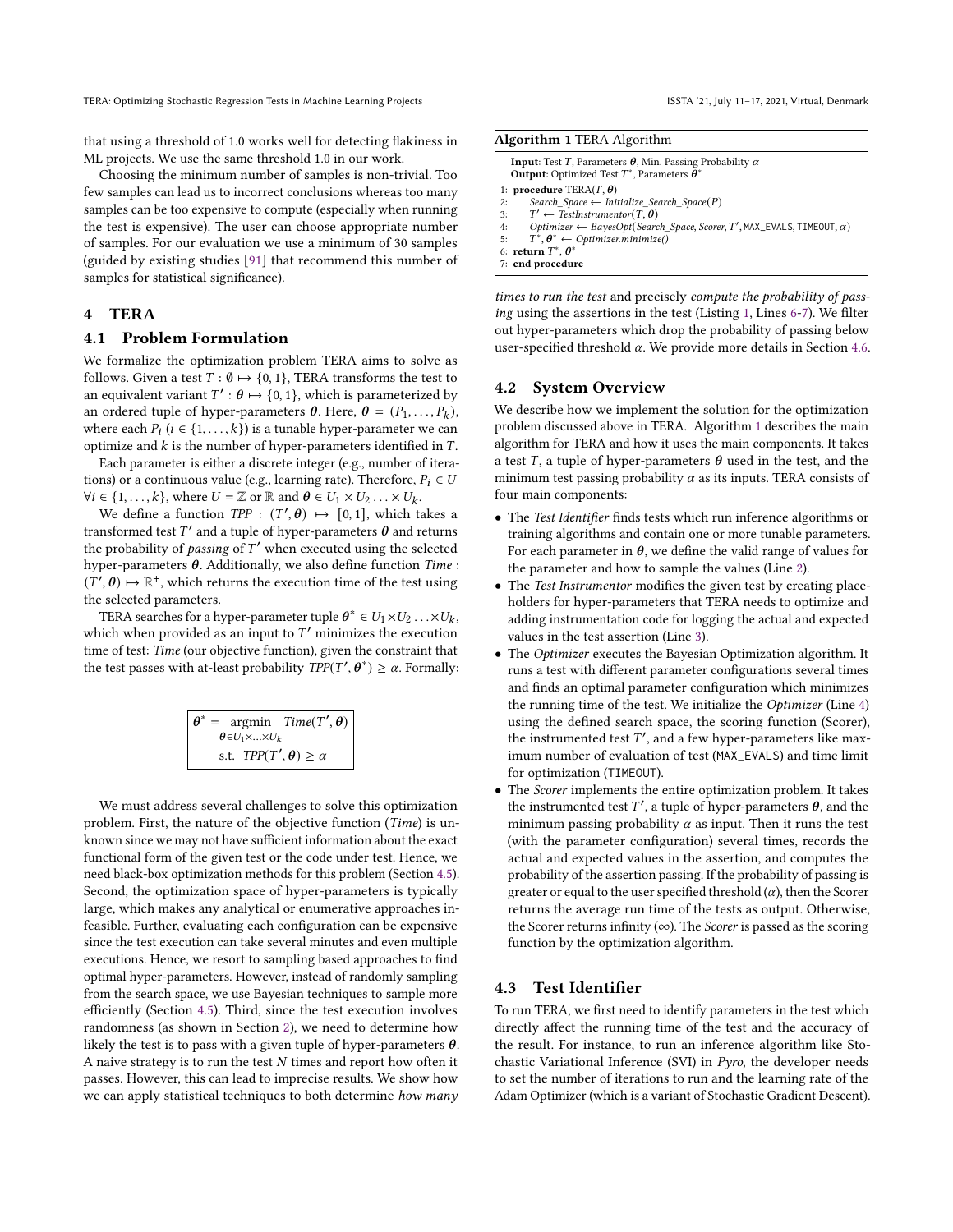Similarly, to run a reinforcement learning algorithm in ML-Agents, the developer needs to choose hyper-parameters like the number of iterations, batch size, and learning rate. We identify such parameters manually in the test and use TERA to tune them. For instance, we look for parameters that match the following patterns: samples, iterations, epochs, batch size, learning rate, num passes, and chains.

We also need to identify assertions in the test which TERA can use to determine the reliability of the test results. In particular, we look for assertions which perform approximate comparisons between expected and actual values. This notion of approximate assertions is similar to the ones used in previous works [\[33,](#page-12-6) [75\]](#page-12-21). One example of such an assertion is the Python assert statement of the form: assert  $a < | > | == | == b$ . Other examples include numpy APIs like assert\_allclose and assert\_almost\_equal, and unittest APIs like assertLess and assertGreater. One difference with previous works is that we also consider assertions that check for exact equality. However, we limit it to cases where the assertions check some property of a trained model or inference.

Overall, we typically spend 1-2 hours per project on average to identify tests with suitable hyper-parameters and assertions as described above. We anticipate that the developers who have familiarity with their projects will identify such tests much faster.

#### 4.4 Test Instrumentor

For the given test  $T$  in a project, and hyper-parameters  $\theta$ , the Test Instrumentor performs two tasks. First, it replaces the original values of each parameter with a placeholder, which will be used by TERA to set new parameter values and run the test. Second, it adds statements to record the actual and expected values in the test assertions (specified by the user). This step ensures TERA can later reproduce the executions, by simply reading the values from the logs and reason about the distribution of values. The Test Instrumentor can handle logging any scalar, vector, or tensor objects. We use Python's AST library [\[87\]](#page-13-10) to implement the Test Instrumentor.

#### <span id="page-5-1"></span>4.5 Optimizer

TERA uses Bayesian Optimization to optimize the running time of the tests. In this work, we use Tree Parzen Estimators (TPE) Algorithm [\[25\]](#page-12-14), which is a variant of Bayesian Optimization [\[72\]](#page-12-13). To use this algorithm, we need to provide:

• Legal Parameter Values: First, we need to define the space of legal parameter values that the optimization algorithm uses to sample the parameter values. To use the TPE algorithm, we need to specify a distribution for each parameter that will be used for sampling. We use three kind of parameters spaces in this work: (1) Continuous bounded interval, e.g.  $x \in [1e^{-5}, 1.0]$ , (2) Discrete bounded interval, e.g.  $x \in [100, 1000]$ , (3) Discrete choices, e.g.  $x \in \{1, 2, 3, 4, 5\}$ . For the parameters with continuous bounded interval (e.g. learning rate), we use a log-uniform distribution so that it samples values of different orders. For parameters with discrete bounded intervals (e.g. iterations) or discrete choices (e.g. batch size), we use a uniform distribution for sampling.

We manually define the bounds of the distribution based on the kind of parameter. For instance, for parameters like iterations and number of samples, we choose the upper bound to be the default value of the parameter and lower bound to 100 (or 1 if default is less than 100). For parameters like learning rate, we choose the lower and upper bounds as  $1e^{-5}$  and 1.0 respectively.

• Objective Function: Second, we need to define an objective function, which takes as input a set of new parameter values proposed in an iteration by the algorithm and returns a score which intuitively evaluates the goodness of a given set of parameter values. Since we are concerned with reducing the run time of the tests, we could just return the execution time of the test as the score. However, it is insufficient to run the test once. We must also ensure that the test passes with high probability. Otherwise, we might obtain a faster, but highly flaky test.

#### <span id="page-5-0"></span>4.6 Scorer

The Scorer module encodes the optimization problem. Algorithm [2](#page-6-1) describes the Scorer algorithm. First, it replaces the parameter placeholders in the instrumented test  $T'$  with the actual values in  $\hat{\theta}$  and creates a concrete version of the test  $T_C$  (Line [2\)](#page-4-1). Next, it initializes the set of samples  $S$  to an empty set (Line [4\)](#page-4-3). Then it iteratively runs the test, collects samples, and computes the score (Lines [5–](#page-4-4)[17\)](#page-6-2). We next describe how the Scorer decides how many times to run the test and how to compute the probability of passing.

Collecting samples from the distribution. We need to determine whether a version of the test is too flaky. Machine Learning algorithms do not come with formal specifications of accuracy which makes it hard to determine the correctness of any implementation. Hence, we use the assertions in the test as specifications of correctness. The Scorer collects the actual and expected values of the assertion from each run of the test (Lines [7](#page-4-5)[–11\)](#page-6-3). Then it applies the convergence test (Lines [12–](#page-6-4)[15\)](#page-6-5) to determine whether we have enough samples of actual values to reason correctly about the distribution i.e. whether the distribution has converged. If the convergence test fails, we continue running the test more times until the distribution converges. We compute the probability of passing of the test (Line [18\)](#page-6-6). If this computed probability is above or equal to  $\alpha$ , then we compute and return the average running time of the test executions (Line [20\)](#page-6-7), otherwise we return  $\infty$  (Line [22\)](#page-6-8). Computing the probability of passing. Given a set of samples, we need to determine the probability that the assertion passes. To compute the probability of passing, we perform the following steps. First, we fit a distribution to the set of samples. Since, we may not know the exact shape of the distribution, we try and fit a number of distributions and choose the one with the best fit (maximum likelihood). In our experiments we used the following distributions: normal, exponential, gamma, pareto, student-t, lognorm, log uniform, log normal, and truncated normal. In contrast, Dutta et al. [\[33\]](#page-12-6) used empirical distribution to fit the samples; however, empirical distributions are not suited for computing the tails of a distribution. Next, we compute the probability that a sample from the fitted distribution is within the assertion threshold. For instance, for an assertion of the form: assert  $x < y$ , we obtain a distribution  $D$  fitted on the samples of  $x$ . Then we compute the cumulative distribution frequency:  $CDF(D, \gamma)$ , which is also the probability of passing of the test :  $Pr(x < y)$ . For equality assertions, we only compute the percentage of times the actual and expected values match exactly to derive the probability of passing of the test.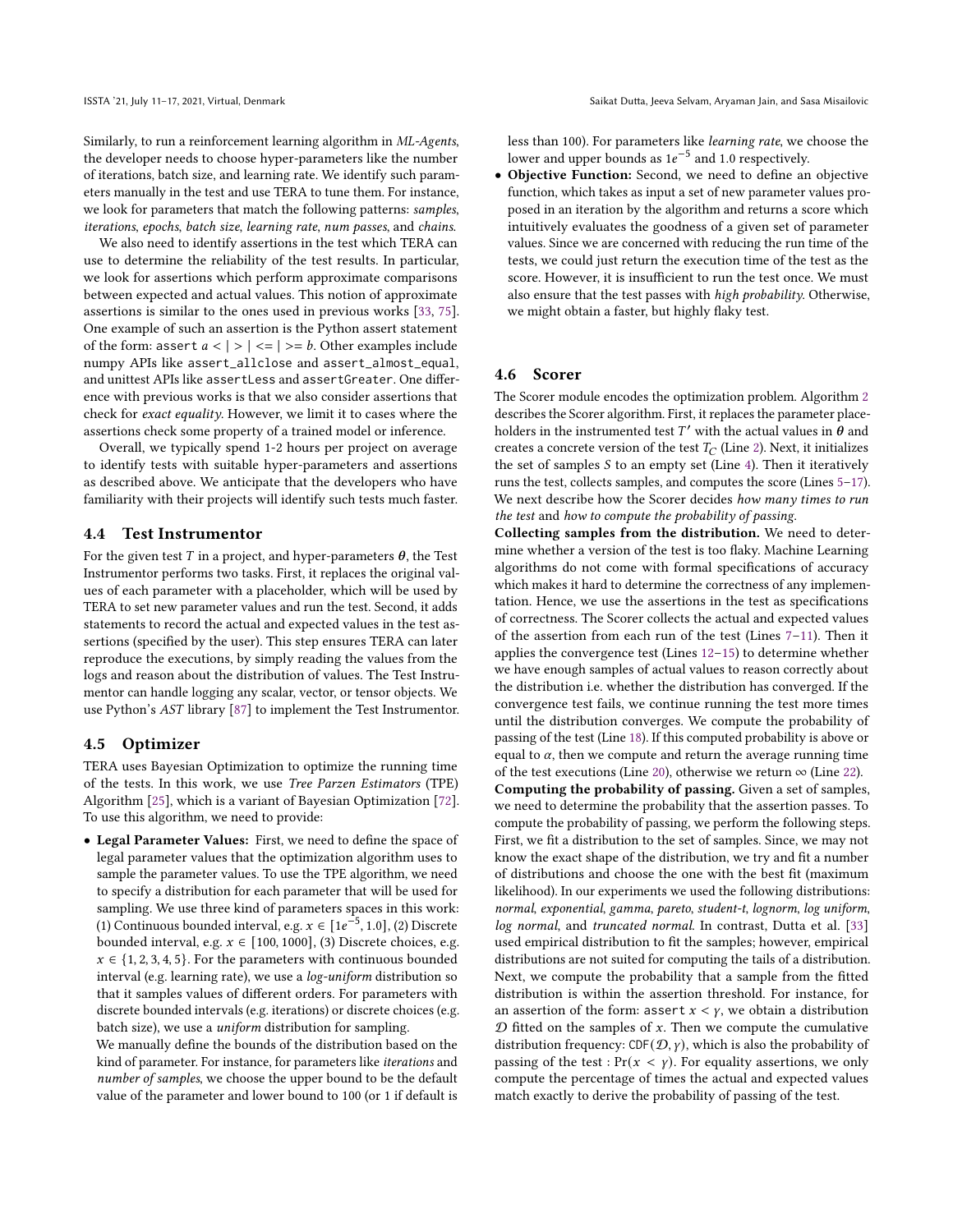<span id="page-6-1"></span>

| Algorithm 2 Scorer Algorithm |  |  |
|------------------------------|--|--|
|                              |  |  |

<span id="page-6-4"></span><span id="page-6-3"></span>

| <b>Input:</b> Instrumented test T', Parameters $\theta$ , Min. Passing Probability $\alpha$<br><b>Output:</b> Score $C$ |
|-------------------------------------------------------------------------------------------------------------------------|
| 1: <b>procedure</b> SCORER(T', $\theta$ , $\alpha$ )                                                                    |
| $T_C \leftarrow setParameters(T', \theta)$<br>2:                                                                        |
| $i \leftarrow 0$<br>3:                                                                                                  |
| 4: $S \leftarrow \emptyset$                                                                                             |
| 5: while $i <$ MAX_ITERS do                                                                                             |
| $b \leftarrow 0$<br>6:                                                                                                  |
| while $b <$ BATCH_SIZE do<br>7:                                                                                         |
| sample $\leftarrow$ ExecuteTest(T <sub>C</sub> )<br>8:                                                                  |
| $S \leftarrow S \cup \{sample\}$<br>9:                                                                                  |
| $b \leftarrow b + 1$<br>10:                                                                                             |
| end while<br>11:                                                                                                        |
| $score \leftarrow ConvergenceScore(S)$<br>12:                                                                           |
| $if score <$ CONV_THRESHOLD then<br>13:                                                                                 |
| break<br>14:                                                                                                            |
| end if<br>15:                                                                                                           |
| 16:<br>$i \leftarrow i$ + BATCH_SIZE                                                                                    |
| end while<br>17:                                                                                                        |
| $TPP \leftarrow ComputeProbPass(S)$<br>18:                                                                              |
| if $TPP > \alpha$ then<br>19:                                                                                           |
| return $AvgRunTime(S)$<br>20:                                                                                           |
| end if<br>21:                                                                                                           |
| 22: return $\infty$                                                                                                     |
| 23: end procedure                                                                                                       |
|                                                                                                                         |

Table 1: Project Details

<span id="page-6-10"></span><span id="page-6-8"></span><span id="page-6-7"></span><span id="page-6-6"></span><span id="page-6-5"></span><span id="page-6-2"></span>

| Project                          | Description                       | #Tests         | %Time  |
|----------------------------------|-----------------------------------|----------------|--------|
| autokeras [1]                    | ML architecture tuning            | $\overline{c}$ | 2.89%  |
| bambi <sup>[2]</sup>             | Bayesian Modelling                | $\overline{c}$ | 13.50% |
| cleverhans [4]                   | Adverserial Attacks for ML models | 5              | 75.72% |
| fairseq [5]                      | Seq-to-Seq Modelling              | $\overline{2}$ | 0.58%  |
| gensim $[6]$                     | Topic Modelling Library           | 10             | 25.88% |
| gpytorch [7]                     | Gaussian Process Modelling        | 9              | 44.99% |
| imbalanced-learn (im.-learn) [9] | Learning over Imbalanced Datasets | $\overline{2}$ | 1.89%  |
| ml-agents [10]                   | Training ML agents                | 14             | 68.04% |
| numpyro [13]                     | Probabilistic Programming         | 13             | 24.04% |
| parlai [14]                      | Dialog AI modelling               | 29             | 5.53%  |
| pyGPGO [15]                      | <b>Bayesian Optimization</b>      | 3              | 85.00% |
| pymc3 [17]                       | Probabilistic Programming         | 18             | 14.85% |
| pymc-learn [16]                  | Probabilistic Machine Learning    | 8              | 5.82%  |
| pyro $[18]$                      | Probabilistic Programming         | 22             | 26.36% |
| sbi [21]                         | Simulation Based Inference        | 21             | 84.28% |
| Total/Avg                        |                                   | 160            | 31.96% |

#### <span id="page-6-0"></span>5 METHODOLOGY

Selection of projects. For this work, we focus on two probabilistic programming systems: Pyro [\[26,](#page-12-36) [85\]](#page-13-11) and PyMC3 [\[84,](#page-13-12) [93\]](#page-13-13), and two machine learning frameworks: PyTorch [\[80\]](#page-13-14) and TensorFlow [\[102\]](#page-13-15). We look for tests in these projects as well as their dependent projects using GitHub's API. Among the dependent projects  $\frac{3}{2}$  $\frac{3}{2}$  $\frac{3}{2}$ , we select projects with at least 10 stars and manually inspect them to search for tests. Since TensorFlow and PyTorch have a very large set of dependents, we only inspect the top 30 dependent projects (based on stars) for each. For PyMC3 and Pyro, we inspect 8 and 5 dependent projects respectively. Overall, we end up with 71 unique projects. Out of these, we exclude 14 projects which are not maintained, require special build systems (e.g. bazel) to build/run tests, or need special hardware (e.g. Raspberry Pi).

For each remaining project, we install the project locally and run its test-suite using pytest [\[86\]](#page-13-16) to obtain the test run-times. We then sort the tests based on run-time in decreasing order and inspect them to check if they fit our criteria (Section [4.3\)](#page-4-6). We filter out tests which run for less than five seconds since they are already inexpensive. We also exclude tests which run for more than 15 minutes. These involve tests which are typically run on GPUs on Continuous Integration servers and run considerably slower when run on CPUs (which we use for our evaluation). We exclude tests if their parameters have a low value (e.g. 1-2 iterations). We exclude a project if it has no such expensive tests. We excluded 15 projects based on this criteria. Finally, among the remaining projects, we find several suitable tests in Pyro and PyMC3. Among the dependent projects, we found tests in 3 PyMC3 dependents, 3 Pyro dependents, 4 PyTorch dependents, and 3 TensorFlow dependents. Overall, we find 160 tests in these projects. In these tests, we find 17 unique parameters. The top five parameters (and their occurrences) are learning-rate (74), batch\_size (49), num\_samples (46), num\_epochs  $(31)$ , and *num* steps  $(28)$ .

Table [1](#page-6-10) shows the details for these projects. Column Project presents the base name of the project. Column Description presents the main utility of the project. Column #Tests presents the number of tests we find in each project. Column %Time shows the portion of the total test-suite run-time consumed by the selected tests. We observe that these tests consume more than 31% of the run-time of the whole test-suite. Hence, optimizing these tests can significantly reduce the run-time of the test-suites.

Mutation Testing. Mutation Testing [\[58,](#page-12-37) [79\]](#page-13-17) is an approach for evaluating the effectiveness of a test suite using artificial injected faults. Mutation testing approaches apply simple mutation operators on source code, e.g. changing arithmetic operators, mutating constants, mutating expressions, etc. We use mutation testing analysis to compare the effectiveness of the original and the optimized versions of the tests.

For each project, we select the subset of tests that we are able to optimize using TERA. We compute the line coverage of this subset of tests (original version) and generate mutant versions of code by applying mutation operators only on the covered lines. We run both the original and optimized test suite on these mutants and compute the mutation score:

$$
Mutation score = \frac{Mutants Killed}{Total No. of Mutants}\%
$$

To account for the randomness in the analysis (some mutants may be killed/survive by chance), we run the analysis on each project 20 times, and then report the average and standard deviation of the mutation scores.

Extracting historically failed tests. For a given project, we obtain the set of most recent 200 failed builds on Travis CI. For this step we use the GitHub Actions API [\[43\]](#page-12-38) to fetch the builds. We use the Travis API [\[22\]](#page-12-7) when the former is not available for a project. Since TERA's optimization mainly targets algorithm parameters, we focus only on builds which contain one or more assertion errors and filter out builds failing due to configuration errors or syntactic errors (like type error or out of bound errors). For this step, we developed a simple Python script to parse the build logs and search for assertion errors. Next, among the builds with assertion errors, we manually look for tests that failed and contain one or more tunable parameters for ML algorithms. For each such test, we find the failing version of the code from the build information and try to reproduce the failure locally. If this step works, we also find the

<span id="page-6-9"></span> $3$ We use the dependent "packages" as reported by the GitHub API, which are projects that can compile into reusable libraries. Packages are more likely to be actively maintained by developers and have reasonable test suites.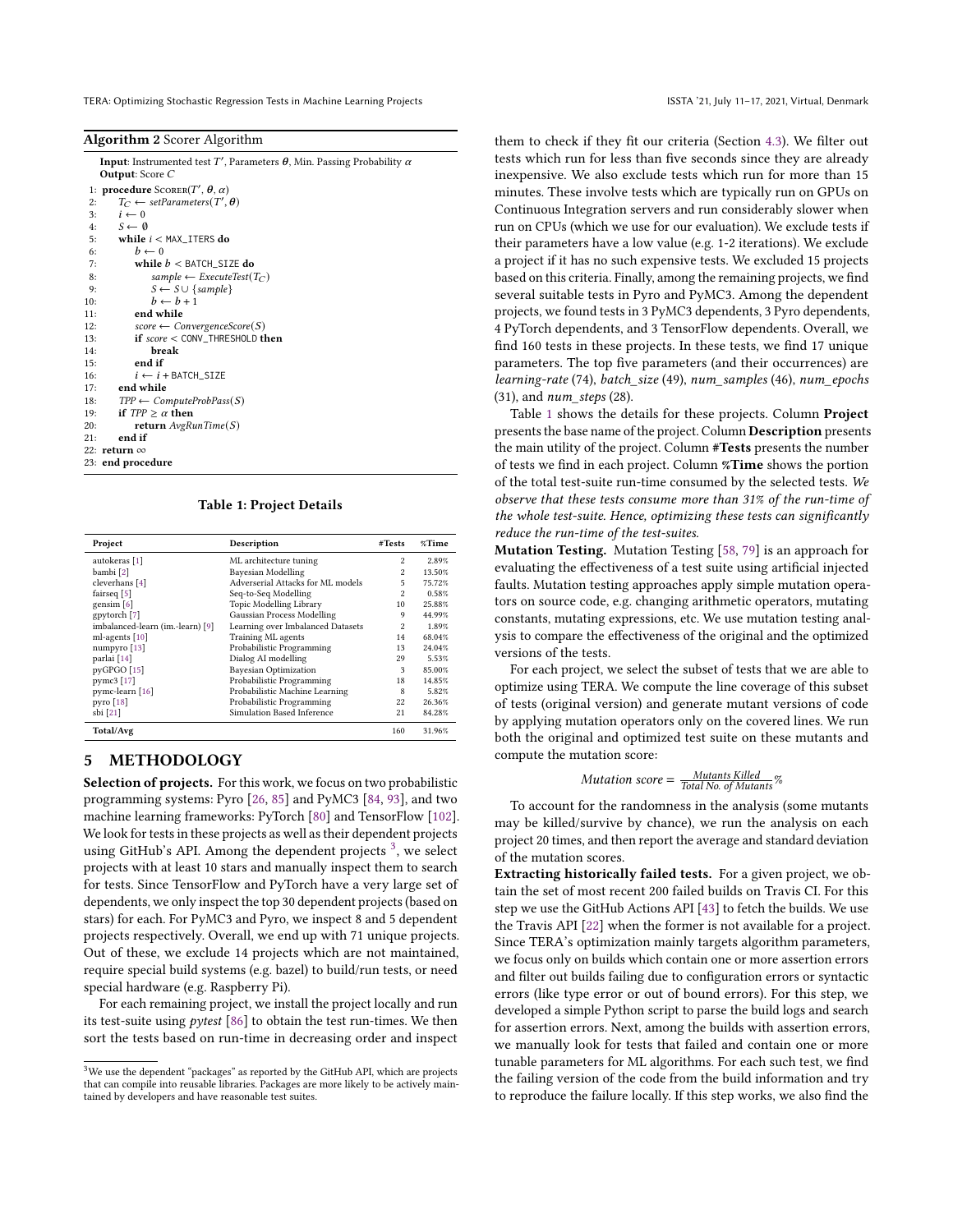most recent version of code before the build where the test passes. Finally, we run TERA to optimize these tests using the passing version of code and check if the optimized test reproduces the failure in the failing version of code. Overall, we find 12 such tests.

Experimental Setup. For all our experiments, we used 32 core machines with 3.7 GHz Intel processors and 64 GB memory on Azure. For PyMC3, we used machines with larger memory (144 GB) since its tests are more memory-intensive. For the main algorithm (Section [4.2\)](#page-4-7), we set the maximum evaluation at 5000 and timeout for the search process at 100 minutes every round. We choose 99% as the minimum probability of passing (Section [4.6\)](#page-5-0) in all cases. For the convergence test (Section [3.2\)](#page-3-1), we choose a threshold of 1.0 for the Geweke Diagnostic metric, maximum iterations as 500, initial batch size of 30, and update batch size of 30. We implemented TERA entirely using Python. We used the HyperOpt python package [\[8,](#page-12-39) [24\]](#page-12-40) for Bayesian Optimization.

#### 6 EVALUATION

We answer the following research questions:

RQ1 How much does TERA reduce the run-time of the tests?

- RQ2 What is the impact of TERA on the fault detection capability of the tests?
- RQ3 How does TERA's optimization impact the reproduction of historically failed builds?
- RQ4 What is the run-time of TERA?

#### RQ1: Run-time Reduction Obtained by TERA

We apply TERA on 15 projects selected using the methodology from Section [5.](#page-6-0) For each project, we find tests that have one or more tunable parameters. We identified 160 such tests (most run an inference algorithm or a training algorithm).

Table [2](#page-7-0) presents the results for the amount of run-time reduction TERA obtains for the selected tests. Column Project presents the project name. Column #Tests presents the number of tests we considered. Column Mean Speedup presents the geometric mean speedup TERA obtained. Column Max Speedup presents the maximum speedup TERA obtained for any test. Column Original Runtime presents the total running time of the original version of the tests. Column Optimized Run-time presents the total running time of the optimized version of the tests. The last row presents the total number of tests, overall geometric mean speedup, overall maximum speedup, average running time of the original tests, and average run time of the optimized tests.

From Table [2,](#page-7-0) we observe that TERA significantly reduces the run-time of the tests in a majority of cases. Overall, TERA obtains an average reduction of 2.23x across all projects. For Pyro, TERA obtains the highest average reduction (9.94x), with a maximum of 93.65x (reducing from 322s to 3s) for one test. Out of 160 tests, TERA was able to optimize 133 tests, with more than 10% speedup in 119 cases and more than 50% speedup in 79 cases. The results show TERA can significantly reduce the running time of the tests while still ensuring that the tests pass with high probability.

Tests that TERA optimized. Among the tests that were optimized by TERA, parameters like number of sampling iterations in inference algorithms (like MCMC) and the maximum number of training iterations were mostly reduced. It is commonly known that these

<span id="page-7-0"></span>Table 2: Run-time improvements of tests obtained by TERA

| Project    | #Tests           | Mean<br>Speedup | Max<br>Speedup | Original<br>Run-time | Optimized<br>Run-time |
|------------|------------------|-----------------|----------------|----------------------|-----------------------|
| autokeras  | $\overline{c}$   | 1.08x           | 1.16x          | 33.40s               | 30.66s                |
| bambi      | 2                | 1.39x           | 1.95x          | 56.64s               | 44.27s                |
| cleverhans | 5                | 1.30x           | 1.40x          | 26.74s               | 20.10s                |
| fairseq    | $\overline{c}$   | 1.22x           | 1.23x          | 3.97s                | 3.24s                 |
| gensim     | 10               | 1.35x           | 4.52x          | 162.89s              | 132.81s               |
| gpytorch   | 9                | 1.97x           | 3.38x          | 38.45s               | 17.25s                |
| im.-learn  | $\overline{c}$   | 1.43x           | 1.99x          | 10.22s               | 5.93s                 |
| ml-agents  | 14               | 2.21x           | 6.17x          | 811.60s              | 354.58s               |
| numpyro    | 13               | 1.41x           | 6.82x          | 279.49s              | 178.85s               |
| parlai     | 29               | 1.10x           | 2.42x          | 269.19s              | 212.71s               |
| pyGPGO     | 3                | 3.23x           | 5.19x          | 262.87s              | 54.37s                |
| pymc-learn | $\boldsymbol{8}$ | 1.98x           | 5.08x          | 494.56s              | 254.25s               |
| pymc3      | 18               | 2.13x           | 12.78x         | 469.89s              | 224.14s               |
| pyro       | 22               | 9.94x           | 93.65x         | 3039.84s             | 495.94s               |
| sbi        | 21               | 3.22x           | 7.50x          | 2221.73s             | 769.90s               |
| Total/Avg  | 160              | 2.23x           | 93.65x         | 545.43s              | 186.60s               |

parameters directly influence how long the algorithms (and consequently the tests) will run. However, reducing these parameters alone is not sufficient.

We observe that in most cases, TERA finds the configuration with the maximum speedup if it adjusts one or more associated parameters as well. One such parameter is learning rate of optimizers (e.g. Adam [\[62\]](#page-12-41), Adagrad [\[105\]](#page-13-18)). The learning rate controls how fast the inference/training updates the weights based on computed gradients in each round. A higher learning rate can often overshoot the optimal point whereas a lower learning rate can make convergence very slow. Another example parameter is batch size. Smaller batch sizes enable faster training through parallelization but can return non-optimal solutions. Large batch sizes can lead to optimal solutions at the cost of slow convergence. These trade-offs hence also influence how long the test needs to run to match expected results. TERA enables the developers to effectively navigate this trade-off space while still ensuring the test passes with high probability.

In our evaluation we find multiple cases where developers significantly over-estimate the number of iterations/samples required for obtaining the desired results in the tests. For instance, in a test for variational inference [\[19\]](#page-12-42) in Pyro, developers run variational inference on a simple model using a simple loss function: Radial Basis Function (RBF) [\[20\]](#page-12-43) of size 1. However, the developers initially specified 25000 iterations (learning rate: 2e-4) for inference (which takes 322s to run), which is much more than what is needed for inference to converge. TERA finds that running 100 iterations with learning rate 0.09 is enough for the model to converge and pass the desired accuracy in the test and takes only about 3s. We observe similar patterns in other projects as well, indicating that developers are often too conservative.

Tests that TERA did not optimize. Among the tests for which the speedup was less than 10% (mostly in projects like parlai, autokeras, bambi, and imbalanced-learn) we observed that in some cases, TERA did optimize the parameters to some extent, but that alone did not reduce the running time of the tests by much. There can be several reasons behind this. For instance, in some cases, other parts of the test like initialization and setup contribute to the majority of the test run-time. In a few other cases, there are other parameters which affect the running time more, but were not exposed in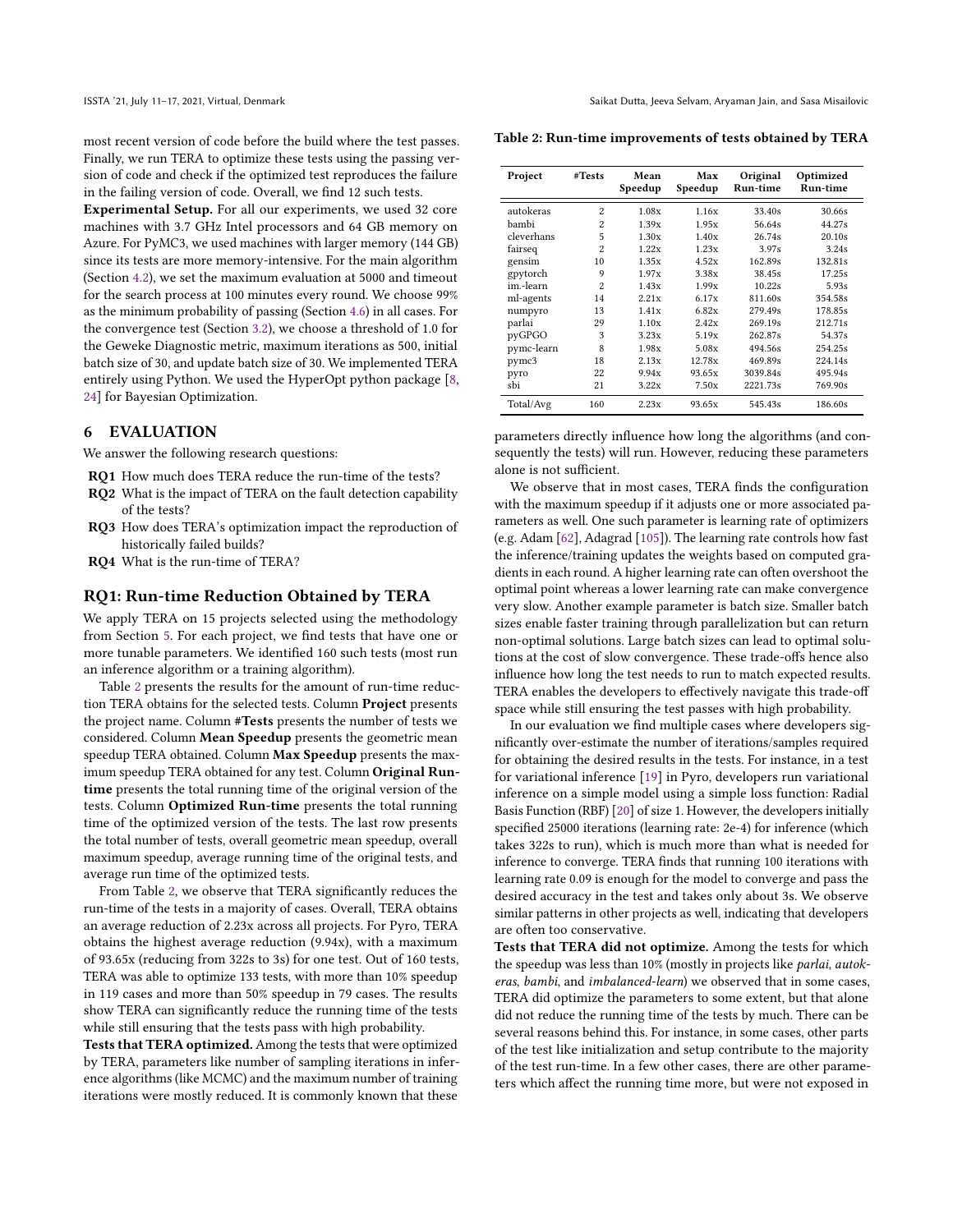Table 3: Mutation testing scores

<span id="page-8-0"></span>

| Project    | #Mutants | Original                | Optimized                |
|------------|----------|-------------------------|--------------------------|
| autokeras  | 274      | 50.00% $(\pm 0.00)$     | 50.00% ( $\pm$ 0.00)     |
| bambi      | 770      | $60.14\%$ (±3.25)       | $62.55\%$ (±5.36)        |
| cleverhans | 185      | 62.19% $(\pm 0.12)$     | 64.16% $(\pm 0.69)$      |
| fairseg    | 3374     | $16.38\%$ (±2.13)       | $16.39\% (\pm 2.13)$     |
| gensim     | 1075     | $27.88\%$ ( $\pm$ 5.72) | $26.53\%$ (±5.53)        |
| gpytorch   | 555      | 61.25% $(\pm 0.32)$     | 63.32% $(\pm 0.68)$      |
| im.-learn  | 457      | 34.57% (±0.00)          | 35.23% $(\pm 0.00)$      |
| ml-agents  | 724      | 61.16% $(\pm 0.11)$     | 62.44% $(\pm 0.03)$      |
| numpyro    | 566      | 60.60% ( $\pm$ 0.00)    | 61.11% $(\pm 1.73)$      |
| parlai     | 335      | 59.51% (±0.39)          | 58.81% $(\pm 0.00)$      |
| pyGPGO     | 102      | 67.65% ( $\pm 0.00$ )   | 68.63% $(\pm 0.00)$      |
| pymc-learn | 91       | 68.68% $(\pm 2.49)$     | $74.18\%$ ( $\pm 2.44$ ) |
| pymc3      | 750      | 48.40% $(\pm 0.00)$     | 58.01% $(\pm 0.03)$      |
| pyro       | 443      | 47.40% $(\pm 0.00)$     | 48.31% $(\pm 0.00)$      |
| sbi        | 346      | 66.46% $(\pm 1.43)$     | $67.65\%$ (±1.46)        |
| Average    |          | 52.82%                  | 54.49%                   |

the test itself. In some tests, the parameters were already at their optimum value (like parlai), hence making too many adjustments causes the tests to fail more often than the allowable threshold.

Developer Responses. Due to limited time, we randomly sampled projects which had high speedups and spread the pull requests among them. We intended to have over 20% of the tests sampled from the test population. Overall, we selected 37 tests across 7 projects and sent Pull Requests to their developers. So far, 24 tests have been accepted and merged into the projects, 9 rejected, and 4 are still pending developer responses. For the cases that were rejected, the developers thought that the gains (in testing time) were not significant enough for them to accept our changes. Developer responses reflect that they are often open to accepting changes in hyper-parameters in the tests, if they can provide significant gains.

#### RQ2: Fault Detection Ability of Optimized Tests

Modifying the tests written by developers can impact the capability of the tests in catching regressions in code. In this research question, we study the impact of TERA's optimizations on the fault detection ability of the tests. We describe our approach and the results next.

For each project, we generate several buggy versions (mutants) of the code using the methodology outlined in Section [5.](#page-6-0) We use the Mutmut tool [\[73\]](#page-12-44) for mutation testing of our projects. To control the cost of mutation testing, we apply mutations only on code related to main inference or training algorithms. We leave out code for utility functions since they are usually almost equally shared across most tests. For projects with longer running times (sbi, pyro, and pymc-learn) we choose the top 50% of the most optimized tests.

Table [3](#page-8-0) shows the average (and standard deviation) of mutation scores across 20 runs for each project. It also shows the number of mutants generated per project (Column #Mutants). We observe that the average mutation scores remain the same or improve slightly in 13 out of 15 projects. We also perform Student's t-test [\[27\]](#page-12-45) to check the hypothesis that mutation score of optimized test-suite is smaller than original. Interestingly, it rejects the hypothesis in 14 cases, including gensim which has high variance. The improvement in mutation scores reflects that optimizing the tests can make them tighter and help them detect more regression bugs, which would otherwise be hidden when running for longer cycles. PyMC3 is an extreme case, in which the mutation score improves by almost 10%. Our investigation found that PyMC3 developers often set a

Table 4: Reproducing historical failures

<span id="page-8-1"></span>

| Project   | <b>Passing SHA</b> | <b>Failing SHA</b> | #Tests | #Reproduced |
|-----------|--------------------|--------------------|--------|-------------|
| gensim    | 0027fb5            | 3db9406            | 3      | 3           |
| ml-agents | 82ea74f            | 3f4b2b5            |        |             |
| numpyro   | 71532cc            | b5d548b5           |        |             |
| pyro      | f9dee1e2           | 7f84f19            | 2      | 2           |
| pyGPGO    | 1c718d             | c21120             |        |             |
| shi       | 86d9b07            | c8aec2f            |        |             |
| shi       | 1534cff            | fa705c0            | 3      | 3           |
| Total     |                    |                    | 12     | 12          |

very high number of sampling iterations (>5000) in the tests. Thus, small variations in computations (caused by faults in the system) can often remain hidden during long cycles of test execution. However, the end-user will experience regressions in performance when using the tool to solve real-world tasks.

The mutation scores regress by about 1-2% in 2 projects (gensim and parlai). This is not unexpected, since we allow the tests to have a minimum probability of passing of 99% during optimization. As a result, the tests might run for fewer cycles than necessary to catch subtle regression bugs. For example, some faults only surface up when the error propagation exceeds the expected threshold leading to a failure. The developer however can opt for a higher passing threshold if required. We discuss more about such examples from our mutation study in Section [7.1.](#page-9-0)

Overall, we observe that the mutation scores are roughly around 52-54%, which indicates many mutants survive (i.e. not killed). This behavior can potentially be attributed to the probabilistic nature of the ML algorithms. This means that some mutations can generate valid approximations of the software which still meet the desired accuracy specifications (i.e. tests in our case), as observed previously by Hariri et al. [\[53\]](#page-12-46) in general approximate software.

#### RQ3: Reproducing Historical Failures

In this research question, we evaluate if we apply TERA to the historical versions of tests in these projects, do they still fail when the original versions failed in historical builds.

We obtain 12 failing tests across 6 projects using the methodology outlined in Section [5.](#page-6-0) For each test, we run TERA to optimize the test (using the passing version). Finally, we report how many of the optimized tests reproduce the failure in the failing code version.

Table [4](#page-8-1) shows the result for this experiment. Column Passing SHA shows the commit hash of the version of the code where the test passes. Column Failing SHA shows the commit hash of the version of code where the original test fails. Column #Tests shows the number of tests which failed in the failing version and we optimized using TERA. Column #Reproduced shows the number of tests which were optimized and reproduced the failure in the failing version of code. We observe that in all cases we are able to optimize the original version of the test using TERA. The optimized tests also reproduce the failure in the failing version of code in all cases. This demonstrates TERA's optimized tests can reproduce real failures.

#### RQ4: Efficiency of TERA

We analyze the amount of time TERA's optimization algorithm takes to find optimal parameters.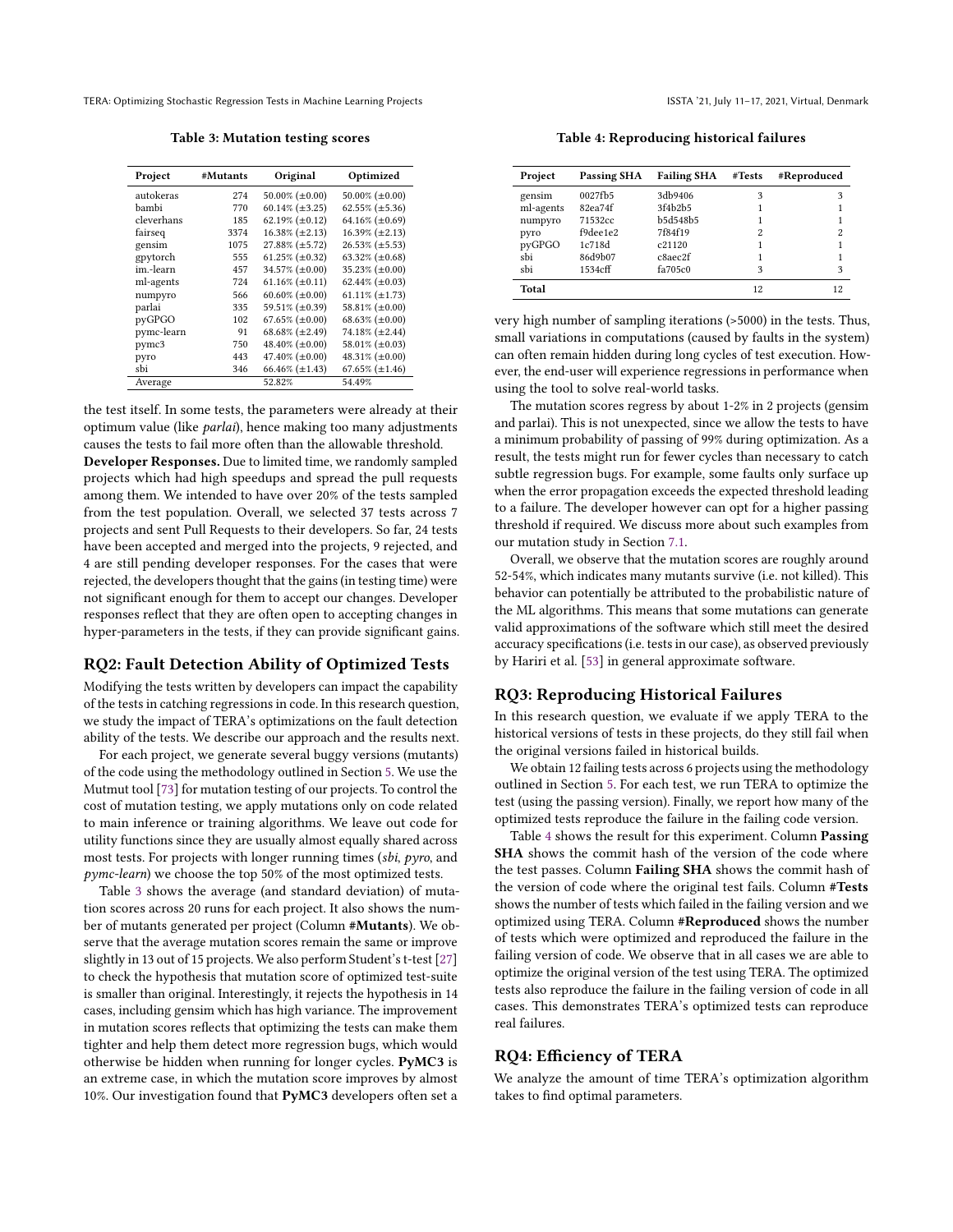<span id="page-9-2"></span>

| Project    | #Tests         | Avg.<br>Time      | Med.<br>Time      | Avg.<br>#Iters | Avg.<br>#Params | Avg.<br>Runs | Avg. Test<br><b>Run-time</b> |
|------------|----------------|-------------------|-------------------|----------------|-----------------|--------------|------------------------------|
| autokeras  | $\overline{c}$ | 2m4s              | 2m4s              | 6              | 1.0             | 30.00        | 16.70s                       |
| bambi      | $\overline{2}$ | 2h53m40s          | 2h53m40s          | 39             | 3.0             | 30.00        | 28.32s                       |
| cleverhans | 5              | 43s               | 48s               | 3              | 1.0             | 91.50        | 5.35s                        |
| fairseg    | $\overline{c}$ | 25s               | 25s               | 12             | 1.0             | 30.00        | 1.98s                        |
| gensim     | 10             | 1 <sub>m17s</sub> | 57s               | 5              | 1.0             | 30.00        | 16.29s                       |
| gpytorch   | 9              | 5m43s             | 3m27s             | 60             | 2.0             | 30.00        | 4.27s                        |
| im.-learn  | $\overline{c}$ | 3 <sub>m38s</sub> | 3 <sub>m38s</sub> | 47             | 1.5             | 30.00        | 5.11s                        |
| ml-agents  | 14             | 44m36s            | 36m21s            | 103            | 2.9             | 30.73        | 57.97s                       |
| numpyro    | 13             | 1h0m34s           | 51m29s            | 99             | 1.7             | 30.00        | 21.50s                       |
| parlai     | 29             | 29m4s             | 15m49s            | 94             | 3.0             | 34.03        | 9.28s                        |
| pyGPGO     | 3              | 8m26s             | 3m42s             | 2              | 1.0             | 30.00        | 87.62s                       |
| pymc-learn | 8              | 2h36m1s           | 3h30m38s          | 25             | 1.6             | 34.29        | 61.82s                       |
| pymc3      | 18             | 3h16m18s          | 3h28m10s          | 46             | 3.1             | 30.00        | 26.10s                       |
| pyro       | 22             | 17 <sub>m2s</sub> | 5m25s             | 21             | 2.0             | 45.63        | 138.17s                      |
| sbi        | 21             | 1h10m53s          | 1h3m7s            | 84             | 1.9             | 51.69        | 105.80s                      |

Table 5: Running times for optimization

Table [5](#page-9-2) presents the measurements. Column Avg. Time shows the average time taken by TERA for a complete run of the optimization algorithm (Section [4.2\)](#page-4-7) – i.e., until it either exhausts evaluating all configurations in the search space or reaches a terminating condition such as exceeding maximum function evaluations (MAX\_- EVALS) or exceeding the allotted time limit (TIMEOUT). Column Med. Time shows the median optimization time. Column Avg. #Iters. shows the average number of iterations taken by the optimization algorithm. Column Avg. #Params shows the average number of parameters per test. Column Avg. Runs shows the average number of test runs in a single optimization round. Column Avg. Test Run-time shows the average run-time of the original test.

For 10 projects, the average optimization time is less than an hour. For 5 projects (sbi, bambi, pymc-learn, numpyro, and pymc3), the average optimization time is more than an hour. PyMC3 and Bambi have a higher average number of parameters, and we chose a wide range of legal values for each parameter. A developer with more domain experience could select a smaller range of values. Numpyro also requires high number of iterations due to its large search space. Sbi's tests have a high running time (>100 seconds) and the flakiness of the tests increases TERA's iterations. Similarly, pymc-learn also has tests with high run-time (>60 seconds).

#### 7 DISCUSSION

#### <span id="page-9-0"></span>7.1 Fault Detection Ability of Optimized Tests

Modifying the tests written by developers can have an adverse impact on the fault detection ability of tests [\[96\]](#page-13-19). We can characterize the fault detecting effectiveness of a test using the following metrics: True Positive (TP) – failing on real faults, False Positive (FP) – failing when no faults, True Negative (TN) – not failing on no faults, and False Negative (FN) – not failing on real faults. TERA improves or retains the TP rate of the test in most cases, as shown by our mutation study from RQ2, and can increase the FN rate in some cases (where the mutation score drops). Since we use a minimum passing threshold of 99%, the FP rate may increase slightly (similarly TN rate would reduce by a small amount). Even though the optimized tests may regress in some of these factors, the gap in effectiveness is very small in practice and would only miss faults which require very rare executions to manifest as test

failures. These observations along with our study on reproducing historical bugs from RQ3 show that TERA's optimized tests are highly reliable. We discuss a strategy to alleviate some of these adverse effects in Section [7.2.](#page-9-1)

We manually inspect some mutants from our mutation study for cases: 1) when our optimized test catches a bug missed by original test and 2) when our optimized test misses a bug caught by original test. We identified two trends: for the first case, we observe that small variations in computations (due to faults in the system) can remain undetected during long cycles of execution in the original test, whereas they are detected by the optimized version which has a tighter execution since it runs for fewer cycles. For the second case, we observe that some faults only manifest as failures when the error accumulated exceeds a certain threshold – these are detected by the original test which runs for sufficient cycles but are sometimes missed by the optimized test.

#### <span id="page-9-1"></span>7.2 Composite Test Running Strategies

We can mitigate some of the adverse affects of optimization by using composite running strategies. For instance, we can re-run on failure: first run the optimized test (which is correct with probability  $\alpha$ ), and if it fails, run the original test, which succeeds with typically higher probability ( $> \alpha$ ). This composite execution is, on average, faster than executing the original test, and can still retain the effectiveness of the original test. In this case, the expected run-time of the test will be:  $\alpha \cdot T_{opt} + (1-\alpha) \cdot (T_{opt} + T_{orig})$ , where  $T_{opt}$  and  $T_{orig}$  are the runtimes of the optimized and original versions of the test respectively. Since we typically restrict  $1 - \alpha$  to a small value (e.g., less than 1%), the second term does not increase the run-time significantly. For instance, for Pyro this would only increase the total run-time of optimized tests from 495.94s to only 526.34s. Overall, using this composite strategy increases the running time of our optimized tests across all projects by only 3% on average. This strategy can help reduce flaky failures (false positives) and increases the chances of detecting genuine faults (true positives).

#### 7.3 Comparison of Different Search Methods

In this work, we use Bayesian optimization for efficiently searching for optimal hyper-parameters (Section [4.2\)](#page-4-7). Researchers also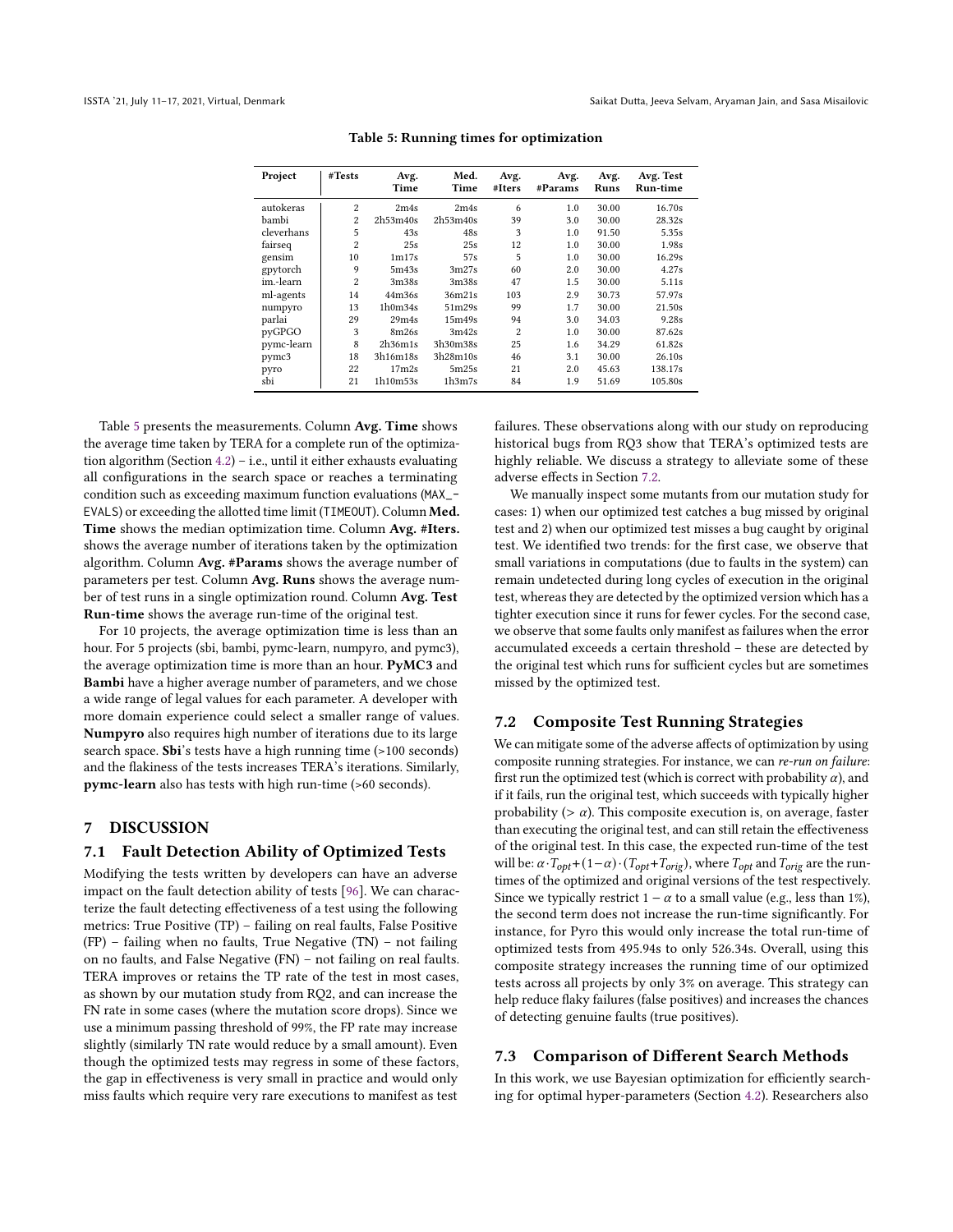<span id="page-10-0"></span>Table 6: Comparison of different search methods

| Project    | BayesOpt     |                   | Random       |                                | Binary       |                               |
|------------|--------------|-------------------|--------------|--------------------------------|--------------|-------------------------------|
|            | $Spd_{test}$ | <b>TTERA</b>      | $Spd_{test}$ | <b>TTERA</b>                   | $Spd_{test}$ | <b>TTERA</b>                  |
| autokeras  | 1.08x        | 2m4s              | 1.07x        | 2m18s                          | 1.00x        | 19s                           |
| bambi      | 1.39x        | 2h53m40s          | 1.32x        | 3h34m16s                       | 1.19x        | 1h11m9s                       |
| cleverhans | 1.30x        | 43s               | 1.17x        | 1 <sub>m20s</sub>              | 1.25x        | 1 <sub>m23s</sub>             |
| fairseq    | 1.22x        | 25s               | 1.10x        | 4m22s                          | 1.01x        | 43s                           |
| gensim     | 1.35x        | 1 <sub>m17s</sub> | 1.26x        | 2m55s                          | 1.27x        | 53s                           |
| gpytorch   | 1.97x        | 5m43s             | 1.64x        | 9m5s                           | 1.60x        | 1 <sub>m</sub> 8 <sub>s</sub> |
| im.-learn  | 1.43x        | 3m38s             | 1.29x        | 7 <sub>m5s</sub>               | 1.07x        | 1 <sub>m</sub> 0 <sub>s</sub> |
| ml-agents  | 2.21x        | 44m36s            | 2.11x        | 1h10m4s                        | 2.09x        | 8m23s                         |
| numpyro    | 1.41x        | 1h0m34s           | 1.40x        | 37m20s                         | 1.38x        | 10 <sub>m32s</sub>            |
| parlai     | 1.10x        | 29m4s             | 1.06x        | 33 <sub>m</sub> 8 <sub>s</sub> | 1.05x        | 36s                           |
| pyGPGO     | 3.23x        | 8m26s             | 3.20x        | 24m38s                         | 3.17x        | 10 <sub>m52s</sub>            |
| pymc-learn | 1.98x        | 2h36m1s           | 1.50x        | 3h10m21s                       | 1.46x        | 1h55m15s                      |
| pymc3      | 2.13x        | 3h16m18s          | 2.06x        | 3h38m9s                        | 1.92x        | 1h53m27s                      |
| pyro       | 9.94x        | 17 <sub>m2s</sub> | 7.70x        | 1h27m16s                       | 2.71x        | 29m4s                         |
| sbi        | 3.22x        | 1h10m53s          | 1.72x        | 53m49s                         | 1.60x        | 11m21s                        |
| Avø        | 2.23x        | 58m27s            | 1.89x        | 1h12m20s                       | 1.59x        | 26m59s                        |

Here,  $\text{Spd}_{\text{test}}$  is the Avg. Speedup (Geo-mean) of the optimized tests and  $\text{T}_{\text{TERA}}$  is the Avg. Time (Arithmetic Mean) that TERA takes per project and per search method.

commonly use other search methods such as random search or binary search. We compare our main optimization results against a version of TERA which uses these two alternatives instead of Bayesian optimization.

Random search is a method which uniformly samples from the search space of hyper-parameters to find optimal results. For random search method, we use the same configuration for TERA as the main evaluation (see Section [5\)](#page-6-0). Binary search method evaluates the middle element in the value interval for a given parameter (such as iterations) and proceeds with either half of the interval depending on whether the objective function evaluates to true (choose lower half) or false (choose upper half). The search continues until the interval is reduced to a single element. Since binary search cannot optimize multiple parameters simultaneously, our implementation optimizes one parameter at a time (keeping others fixed), then uses the optimal value found when optimizing the next parameter. We only choose parameters with a bounded discrete interval such as iterations and number of samples for optimization using binary search. We ignore parameters such as *learning rate*, since optimizing such parameters in isolation has no direct effect on test's run time.

Table [6](#page-10-0) presents the results for this experiment. First column shows the name of the project. For each search method, its two sub-columns show the average speedup (geometric mean) of the optimized test and average time (arithmetic mean) for running the optimization algorithm, respectively.

We observe that Bayesian optimization outperforms both random search and binary search methods. Although random search reduces the execution time of tests, it finds a less optimal parameter setting than Bayesian optimization for all projects. This is not surprising since random search, unlike Bayesian optimization, does not learn from results obtained in earlier rounds to adapt the search process. Compared to Bayesian optimization, random search takes more time to finish in 13 projects and less time in 2 projects. We observe that binary search is less effective overall and provides lower speedups in all projects than Bayesian optimization and in 13 projects than random search. It is faster than other methods since it evaluates fewer parameter values or combinations of parameter

<span id="page-10-1"></span>Table 7: Savings on build/test time per day using TERA

| Project    | Builds/day | Savings/day       |  |
|------------|------------|-------------------|--|
| autokeras  | 1          | 2s                |  |
| bambi      | 1          | 12s               |  |
| cleverhans | 1          | 6s                |  |
| fairseq    | 2          | 1s                |  |
| gensim     | 1          | 30s               |  |
| gpytorch   | 1          | 21s               |  |
| im.-learn  | 1          | 4s                |  |
| ml-agents  | 11         | 1h23m47s          |  |
| numpyro    | 5          | 8m23s             |  |
| parlai     | 18         | 16m56s            |  |
| pyGPGO     | 1          | 3m28s             |  |
| pymc-learn | 1          | 4 <sub>m</sub> 0s |  |
| pymc3      | 1          | 4 <sub>m5s</sub>  |  |
| pyro       | 1          | 42m23s            |  |
| shi        | 1          | 24m11s            |  |

values. We conclude that binary search may only be suitable for tests with few parameters with discrete bounded intervals.

#### 7.4 Gains of Optimization

We anticipate that the cost of running TERA can be easily amortized through the daily savings developers will get in build/test time on CI servers. Table [7](#page-10-1) shows the number of builds developers currently trigger per day (Builds/day) and the savings developers would get if they use TERA's optimized tests instead of original tests for their builds (Savings/day). We compute Savings/day as: Builds/day× (Original Run-Time−Optimized Run-Time). The Original and Optimized run-times can be obtained from Table [2.](#page-7-0)

We observe that TERA can provide large savings for the developers in many projects – more than 80 mins/day for ml-agents and more than 40 mins/day for pyro. These gains are further enhanced with increasing builds per day. Finally, we expect that developers will run TERA offline (e.g. outside of normal working hours) without impacting their time.

#### 7.5 Threats to Validity

In this work, we study only a subset of projects in the ML domain, so our results and observations may not generalize to all projects. To mitigate this threat, we focus on four widely used machine learning frameworks, and their top starred dependent projects, which indicates they have a large user-base and are popular.

We may have missed some tests, in the studied projects, which use ML algorithms and have tunable parameters. To account for this risk, multiple student co-authors independently studied these projects and their test-suites to find tests which fit our criteria. As a result, we obtain a substantial number of such tests.

Optimization is a hard problem which makes it difficult to find the best solution for a given problem. As such, it is possible to further enhance the reduction in run-time.

Changing the developer-set parameters in a test can make the test less reliable (or more  $\text{flak}y$ ). We mitigate this risk in two ways. First, we set the minimum passing probability to 99% during optimization, which ensures test quality does not regress too much. Second, we perform mutation testing of the test suites and show the optimized suite is commonly as good as the original suite. Further, since mutations may not represent real errors, we also show that optimized tests can reproduce real historical failures.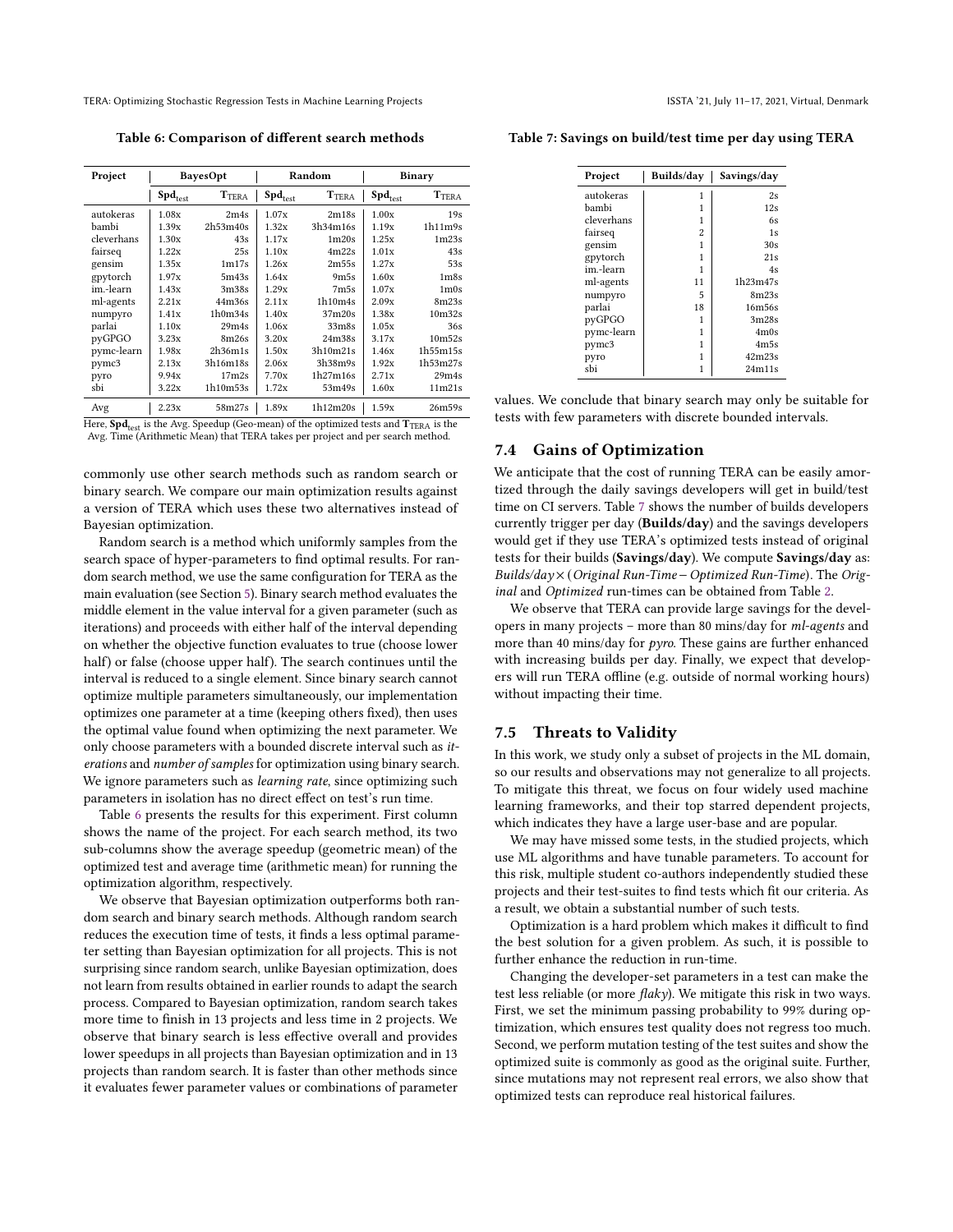#### 8 RELATED WORK

Test Reduction. There is significant research on reducing the test size in terms of the lines of code while preserving the test coverage [\[49,](#page-12-47) [59,](#page-12-48) [101\]](#page-13-20) and reproducing the same bugs [\[90,](#page-13-21) [109\]](#page-13-22). Most of these approaches assume that the test and the programunder-test are deterministic (either natively, or with fixed seeds) and the lines of code are the proxy for the execution time. In contrast, TERA reduces the execution time of tests for machine learning algorithms. TERA finds the optimal parameters (such as learning rates or the numbers of iterations) that lead to reduced execution times of the tests with minor impact on the test's fault-detection ability. To the best of our knowledge, the only existing approach for reducing the parameters of machine learning algorithms along with the program code for the purpose of testing is Storm [\[35\]](#page-12-49) (for probabilistic programming languages). However, Storm's reduction of parameters uses a simple binary search, and does not consider the scenario of optimizing test run-times.

AutoML Methods. Automated Machine Learning (or AutoML) is a novel approach for automated construction of an end-to-end ML pipeline, using limited computational budget [\[55,](#page-12-50) [108\]](#page-13-23). AutoML methods deal with data preparation, feature engineering, model generation, and model evaluation. The model generation step involves selecting from a set of suitable ML architectures (Architecture Optimization) and choosing optimal model specific hyper-parameters (Hyper-Parameter Optimization) [\[37,](#page-12-51) [113\]](#page-13-24). In these steps, AutoML methods typically aim to optimize the accuracy of the model on a data-set. Unlike AutoML, TERA targets the dual problem of reducing the running time of a test executing a fixed ML architecture while also preserving the desired passing probability of the test.

Hyper-parameter Tuning For Machine Learning. Bergstra et al. [\[25\]](#page-12-14) explored various strategies to optimize hyper-parameters for neural networks. They showed that Gaussian Process based Bayesian Optimization methods and the newly proposed Tree Parzen Estimator Algorithm perform better than manual or random search based methods on several difficult data-sets. Snoek et al. [\[98\]](#page-13-25) proposed a new algorithm based on a Gaussian process based surrogate model for Bayesian Optimization for Machine Learning Algorithms. Their approach also accounts for the cost for each configuration of the learning algorithm during optimization by considering the expected improvement per second in the acquisition function. Maclaurin et al. [\[69\]](#page-12-52) introduced a gradient based hyper-parameter optimization technique. Unlike those use-cases, the objective of TERA is to improve performance of software testing, which it accomplishes by maintaining a desired level of reliability (i.e. minimum probability of passing) using statistical machinery while reducing the running time of the test.

Flaky Tests. Flaky tests have emerged as an important problem in software testing – several studies characterized and classified such tests in real-world projects [\[50,](#page-12-53) [54,](#page-12-54) [63,](#page-12-55) [68,](#page-12-56) [78,](#page-13-26) [92,](#page-13-27) [110\]](#page-13-28), and are considered an important class of bugs in industry [\[54,](#page-12-54) [63\]](#page-12-55). Researchers also developed automated tools to detect [\[23,](#page-12-57) [33,](#page-12-6) [38,](#page-12-58) [65,](#page-12-59) [95,](#page-13-29) [106\]](#page-13-30), and fix flaky tests caused due to test-order dependency [\[97\]](#page-13-31) and under-determined specifications [\[111\]](#page-13-32).

Prior work has studied the causes and fixes for flaky tests in open-source software [\[68,](#page-12-56) [78\]](#page-13-26). They studied flaky tests in traditional software, finding that common causes for flaky tests include async wait, concurrency, and test-order dependencies. Romano et al. [\[92\]](#page-13-27) studied flaky UI tests in web and Android projects- their causes, manifestations, and fixes. In this work, we optimize tests in ML projects while modestly relaxing the desired passing probability of the test. While reducing parameters like number of iterations could potentially make the tests more flaky, TERA ensures that the probability of passing does not degrade beyond an acceptable threshold chosen by the developer.

Lam et al. [\[64\]](#page-12-60) proposed a technique to handle flakiness in tests due to asynchronous calls. They show that the running time of such tests can be reduced significantly while still retaining similar test failure rate (or flakiness). They run each test only a fixed number of times to determine how often it fails and use simple binary search for finding optimal timeout times. TERA, on the other hand, handles tests which are flaky due to algorithmic randomness. TERA uses convergence tests to determine how many times to run the tests and Bayesian optimization to search for optimal hyper-parameters.

Dutta et al. [\[34\]](#page-12-61) proposed a method to fix flaky tests in Machine Learning projects by only updating assertion bounds in tests. In contrast, in this work we look at the dual problem of speeding up the test by tuning the hyper-parameters whist preserving a high passing probability. While both hyper-parameters and assertion thresholds can affect the flakiness of a test, only hyper-parameters influence the execution time of the test.

Testing of Systems Dealing with Randomness. Robust machine learning frameworks like TensorFlow [\[102\]](#page-13-15) and PyTorch [\[80\]](#page-13-14) have paved the way for rapid development of machine learning based solutions. In recent times, there has also been a surge in interest in probabilistic programming in both academic and industrial research communities. This has led to the development of numerous probabilistic programming languages over the years [\[28,](#page-12-62) [30,](#page-12-63) [39,](#page-12-64) [42,](#page-12-65) [45,](#page-12-2) [46,](#page-12-66) [70,](#page-12-67) [71,](#page-12-68) [76,](#page-13-33) [82,](#page-13-34) [85,](#page-13-11) [104,](#page-13-35) [107\]](#page-13-36). Researchers proposed techniques for testing and verifying probabilistic systems [\[32,](#page-12-69) [67\]](#page-12-70), machine learning frameworks [\[36,](#page-12-71) [51,](#page-12-72) [57,](#page-12-73) [83,](#page-13-37) [112\]](#page-13-38), and randomized algorithms [\[60\]](#page-12-74) to complement manual test writing. These techniques complement manual test development, but the advances in efficient automated test generation for these systems is yet to catch up with the speed of application development, while capturing the inherent nondeterminism and overcoming the lack of reliable oracles in this domain.

#### 9 CONCLUSION

We presented TERA, an approach to help developers optimize the running time of the tests which involve stochastic computations. TERA combines techniques from Bayesian Optimization and statistical convergence testing to effectively reduce the running time of the tests while guarding their reliability. Using TERA we obtained more than 2.23x average speedup in 160 tests across 15 projects in Machine Learning domain. We anticipate developers will use TERA for the following main tasks: (1) optimize existing expensive tests, (2) optimize parameters of newly added tests, (3) update hyper-parameters after test modification.

#### ACKNOWLEDGEMENT

We would like to thank the anonymous reviewers for their feedback. This work was supported in part by NSF, Grants No. CCF-1703637 and CCF-1846354, Microsoft Azure, and Facebook PhD Fellowship.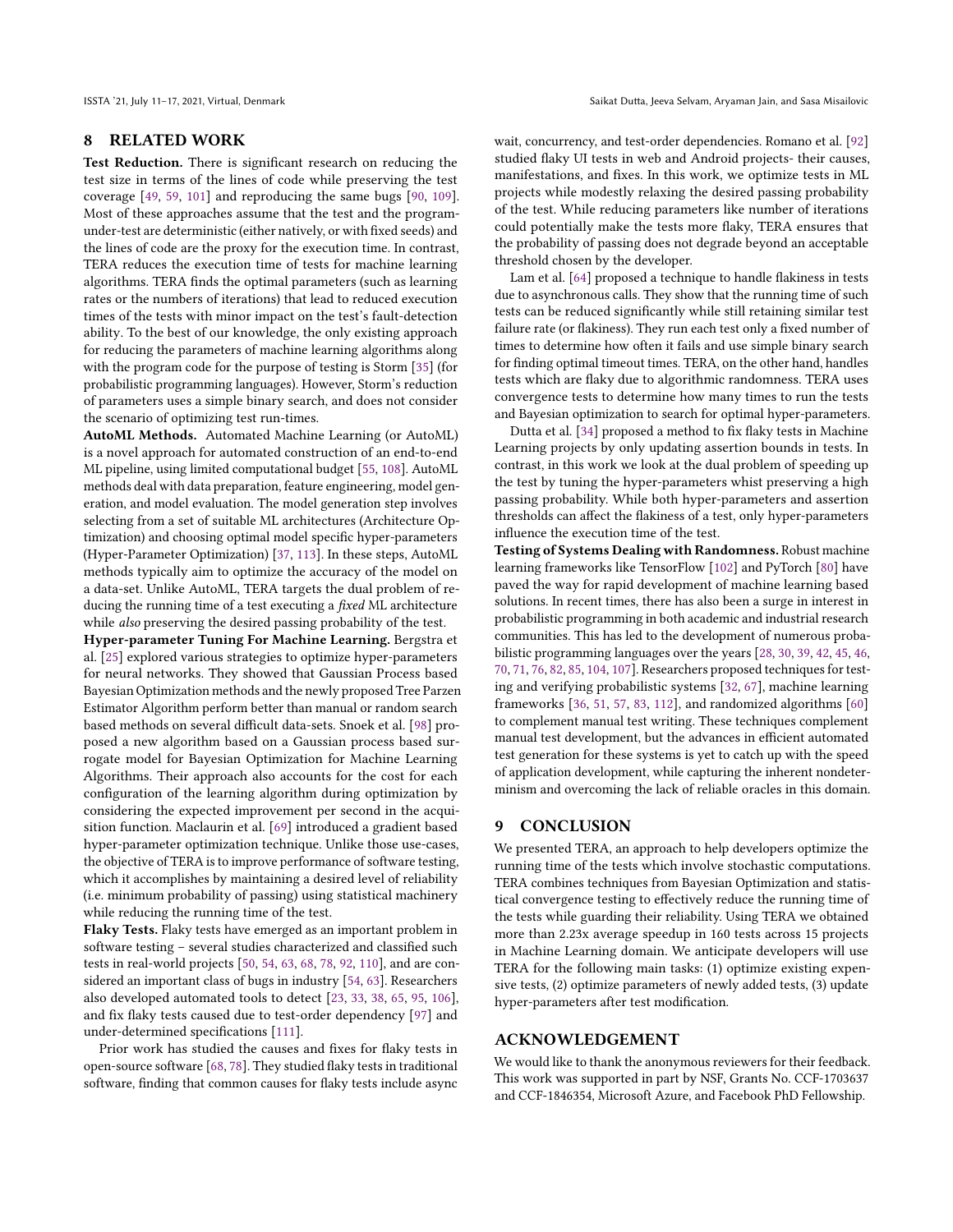#### **REFERENCES**

- <span id="page-12-22"></span>[1] 2021. Autokeras. [https://github.com/keras-team/autokeras.](https://github.com/keras-team/autokeras)
- <span id="page-12-23"></span>[2] 2021. Bambi. [https://github.com/bambinos/bambi.](https://github.com/bambinos/bambi)
- <span id="page-12-8"></span>[3] 2021. CircleCI. [https://circleci.com.](https://circleci.com)
- <span id="page-12-24"></span>[4] 2021. Cleverhans. [https://github.com/tensorflow/cleverhans.](https://github.com/tensorflow/cleverhans)
- <span id="page-12-26"></span><span id="page-12-25"></span>[5] 2021. Fairseq. [https://github.com/pytorch/fairseq.](https://github.com/pytorch/fairseq) [6] 2021. Gensim. [https://github.com/RaRe-Technologies/gensim.](https://github.com/RaRe-Technologies/gensim)
- <span id="page-12-27"></span>[7] 2021. Gpytorch. [https://github.com/cornellius-gp/gpytorch.](https://github.com/cornellius-gp/gpytorch)
- <span id="page-12-39"></span>
- [8] 2021. HyperOpt: Hyperparameter Optimization. [https://github.com/hyperopt/](https://github.com/hyperopt/hyperopt) [hyperopt.](https://github.com/hyperopt/hyperopt)
- <span id="page-12-28"></span>[9] 2021. imbalanced-learn. [https://github.com/scikit-learn-contrib/imbalanced](https://github.com/scikit-learn-contrib/imbalanced-learn)[learn.](https://github.com/scikit-learn-contrib/imbalanced-learn)
- <span id="page-12-9"></span>[10] 2021. ML-Agents. [https://github.com/Unity-Technologies/ml-agents.](https://github.com/Unity-Technologies/ml-agents)
- <span id="page-12-11"></span>[11] 2021. ML-Agents minibatch. [https://github.com/Unity-Technologies/ml](https://github.com/Unity-Technologies/ml-agents/blob/0e573a1865d0800ad5cd6649b9bdec99327028a1/ml-agents/mlagents/trainers/sac/trainer.py#L251)[agents/blob/0e573a1865d0800ad5cd6649b9bdec99327028a1/ml-agents/](https://github.com/Unity-Technologies/ml-agents/blob/0e573a1865d0800ad5cd6649b9bdec99327028a1/ml-agents/mlagents/trainers/sac/trainer.py#L251) [mlagents/trainers/sac/trainer.py#L251.](https://github.com/Unity-Technologies/ml-agents/blob/0e573a1865d0800ad5cd6649b9bdec99327028a1/ml-agents/mlagents/trainers/sac/trainer.py#L251)
- <span id="page-12-12"></span>[12] 2021. ML-Agents sampleaction. [https://github.com/Unity-Technologies/ml](https://github.com/Unity-Technologies/ml-agents/blob/master/ml-agents/mlagents/trainers/torch/action_model.py#L70)[agents/blob/master/ml-agents/mlagents/trainers/torch/action\\_model.py#L70.](https://github.com/Unity-Technologies/ml-agents/blob/master/ml-agents/mlagents/trainers/torch/action_model.py#L70)
- <span id="page-12-29"></span>[13] 2021. numpyro. [https://github.com/pyro-ppl/numpyro.](https://github.com/pyro-ppl/numpyro)
- <span id="page-12-30"></span>[14] 2021. ParlAI. [https://github.com/facebookresearch/ParlAI.](https://github.com/facebookresearch/ParlAI)
- <span id="page-12-31"></span>[15] 2021. PyGPGO. [https://github.com/josejimenezluna/pyGPGO.](https://github.com/josejimenezluna/pyGPGO)
- <span id="page-12-33"></span>[16] 2021. PyMC-Learn. [https://github.com/pymc-learn/pymc-learn.](https://github.com/pymc-learn/pymc-learn)
- <span id="page-12-32"></span>[17] 2021. PyMC3. [https://github.com/pymc-devs/pymc3.](https://github.com/pymc-devs/pymc3)
- <span id="page-12-34"></span>[18] 2021. Pyro. [https://github.com/pyro-ppl/pyro.](https://github.com/pyro-ppl/pyro)
- <span id="page-12-42"></span>[19] 2021. Pyro Test for Variational Inference. [https://github.com/pyro](https://github.com/pyro-ppl/pyro/blob/25368f56c984506a46e412a9017c0d8fa43fd0c6/tests/infer/test_inference.py#L288)[ppl/pyro/blob/25368f56c984506a46e412a9017c0d8fa43fd0c6/tests/infer/test\\_](https://github.com/pyro-ppl/pyro/blob/25368f56c984506a46e412a9017c0d8fa43fd0c6/tests/infer/test_inference.py#L288) [inference.py#L288.](https://github.com/pyro-ppl/pyro/blob/25368f56c984506a46e412a9017c0d8fa43fd0c6/tests/infer/test_inference.py#L288)
- <span id="page-12-43"></span>[20] 2021. Pyro Test using RBD Kernel. [https://github.com/pyro](https://github.com/pyro-ppl/pyro/blob/25368f56c984506a46e412a9017c0d8fa43fd0c6/tests/infer/test_inference.py#L292)[ppl/pyro/blob/25368f56c984506a46e412a9017c0d8fa43fd0c6/tests/infer/](https://github.com/pyro-ppl/pyro/blob/25368f56c984506a46e412a9017c0d8fa43fd0c6/tests/infer/test_inference.py#L292) [test\\_inference.py#L292.](https://github.com/pyro-ppl/pyro/blob/25368f56c984506a46e412a9017c0d8fa43fd0c6/tests/infer/test_inference.py#L292)
- <span id="page-12-35"></span>[21] 2021. Sbi. [https://github.com/mackelab/sbi.](https://github.com/mackelab/sbi)
- <span id="page-12-7"></span>[22] 2021. Travis-CI. [https://travis-ci.org.](https://travis-ci.org)
- <span id="page-12-57"></span>[23] Jonathan Bell, Owolabi Legunsen, Michael Hilton, Lamyaa Eloussi, Tifany Yung, and Darko Marinov. 2018. DeFlaker: Automatically detecting flaky tests. In ICSE.
- <span id="page-12-40"></span>[24] James Bergstra, Daniel Yamins, and David Cox. 2013. Making a science of model search: Hyperparameter optimization in hundreds of dimensions for vision architectures. In ICML.
- <span id="page-12-14"></span>[25] James S Bergstra, Rémi Bardenet, Yoshua Bengio, and Balázs Kégl. 2011. Algorithms for hyper-parameter optimization. In NeurIPS.
- <span id="page-12-36"></span>[26] Eli Bingham, Jonathan P Chen, Martin Jankowiak, Fritz Obermeyer, Neeraj Pradhan, Theofanis Karaletsos, Rohit Singh, Paul Szerlip, Paul Horsfall, and Noah D Goodman. 2019. Pyro: Deep universal probabilistic programming. The Journal of Machine Learning Research (2019).
- <span id="page-12-45"></span>[27] C Alan Boneau. 1960. The effects of violations of assumptions underlying the t test. Psychological bulletin (1960).
- <span id="page-12-62"></span>[28] Bob Carpenter, Andrew Gelman, Matt Hoffman, Daniel Lee, Ben Goodrich, Michael Betancourt, Michael A Brubaker, Jiqiang Guo, Peter Li, Allen Riddell, et al. 2016. Stan: A probabilistic programming language. JSTATSOFT 20, 2 (2016).
- <span id="page-12-15"></span>[29] Junjie Chen, Ningxin Xu, Peiqi Chen, and Hongyu Zhang. 2021. Efficient Compiler Autotuning via Bayesian Optimization. In ICSE.
- <span id="page-12-63"></span>[30] Guillaume Claret, Sriram Rajamani, Aditya Nori, Andrew Gordon, and Johannes Borgström. 2013. Bayesian Inference Using Data Flow Analysis. In FSE.
- <span id="page-12-5"></span>[31] Peter Congdon. 2014. Applied bayesian modelling. John Wiley & Sons.
- <span id="page-12-69"></span>[32] Saikat Dutta, Owolabi Legunsen, Zixin Huang, and Sasa Misailovic. 2018. Testing probabilistic programming systems. In FSE.
- <span id="page-12-6"></span>[33] Saikat Dutta, August Shi, Rutvik Choudhary, Zhekun Zhang, Aryaman Jain, and Sasa Misailovic. 2020. Detecting flaky tests in probabilistic and machine learning applications. In ISSTA.
- <span id="page-12-61"></span>[34] Saikat Dutta, August Shi, and Sasa Misailovic. 2021. FLEX: Fixing Flaky Tests in Machine Learning Projects by Updating Assertion Bounds. In FSE.
- <span id="page-12-49"></span>[35] Saikat Dutta, Wenxian Zhang, Zixin Huang, and Sasa Misailovic. 2019. Storm: program reduction for testing and debugging probabilistic programming systems. In FSE.
- <span id="page-12-71"></span>[36] Anurag Dwarakanath, Manish Ahuja, Samarth Sikand, Raghotham M Rao, RP Jagadeesh Chandra Bose, Neville Dubash, and Sanjay Podder. 2018. Identifying implementation bugs in machine learning based image classifiers using metamorphic testing. In ISSTA.
- <span id="page-12-51"></span>[37] Thomas Elsken, Jan Hendrik Metzen, Frank Hutter, et al. 2019. Neural architecture search: A survey. Journal of Machine Learning Research (2019).
- <span id="page-12-58"></span>[38] Alessio Gambi, Jonathan Bell, and Andreas Zeller. 2018. Practical Test Dependency Detection. In ICST.
- <span id="page-12-64"></span>[39] Timon Gehr, Sasa Misailovic, and Martin Vechev. 2016. PSI: Exact Symbolic Inference for Probabilistic Programs. In CAV.
- <span id="page-12-19"></span>[40] Andrew Gelman, Hal S Stern, John B Carlin, David B Dunson, Aki Vehtari, and Donald B Rubin. 2013. Bayesian data analysis. Chapman and Hall/CRC.
- <span id="page-12-20"></span>[41] John Geweke. 1991. Evaluating the accuracy of sampling-based approaches to the calculation of posterior moments. Federal Reserve Bank of Minneapolis, Research Department Minneapolis (Staff Report 148), MN.
- <span id="page-12-65"></span>[42] Wally R Gilks, Andrew Thomas, and David J Spiegelhalter. 1994. A language and program for complex Bayesian modelling. The Statistician (1994).
- <span id="page-12-38"></span>[43] Github Actions 2020. [https://github.com/features/actions.](https://github.com/features/actions)
- <span id="page-12-0"></span>[44] Ian Goodfellow, Yoshua Bengio, Aaron Courville, and Yoshua Bengio. 2016. Deep learning. MIT Press Cambridge.
- <span id="page-12-2"></span>[45] Noah D Goodman, Vikash K Mansinghka, Daniel Roy, Keith Bonawitz, and
- <span id="page-12-66"></span>Joshua B Tenenbaum. 2008. Church: a language for generative models. In UAI. [46] Noah D Goodman and Andreas Stuhlmüller. 2014. The design and implementation of probabilistic programming languages.
- <span id="page-12-4"></span>[47] 2016. A Google self-driving car caused a crash for the first time. The Verge (2016). [https://www.theverge.com/2016/2/29/11134344/google-self-driving-car](https://www.theverge.com/2016/2/29/11134344/google-self-driving-car-crash-report)[crash-report.](https://www.theverge.com/2016/2/29/11134344/google-self-driving-car-crash-report)
- <span id="page-12-3"></span>[48] Andrew D Gordon, Thomas A Henzinger, Aditya V Nori, and Sriram K Rajamani. 2014. Probabilistic programming. In FoSE.
- <span id="page-12-47"></span>[49] Alex Groce, Josie Holmes, and Kevin Kellar. 2017. One test to rule them all. In ISSTA.
- <span id="page-12-53"></span>[50] Martin Gruber, Stephan Lukasczyk, Florian Kroiß, and Gordon Fraser. 2021. An empirical study of flaky tests in python. In ICST.
- <span id="page-12-72"></span>[51] Qianyu Guo, Xiaofei Xie, Yi Li, Xiaoyu Zhang, Yang Liu, Xiaohong Li, and Chao Shen. 2020. Audee: Automated Testing for Deep Learning Frameworks. In ASE.
- <span id="page-12-10"></span>Tuomas Haarnoja, Aurick Zhou, Pieter Abbeel, and Sergey Levine. 2018. Soft actor-critic: Off-policy maximum entropy deep reinforcement learning with a stochastic actor. In ICML.
- <span id="page-12-46"></span>[53] Farah Hariri, August Shi, Owolabi Legunsen, Milos Gligoric, Sarfraz Khurshid, and Sasa Misailovic. 2018. Approximate Transformations as Mutation Operators. In ICST.
- <span id="page-12-54"></span>[54] Mark Harman and Peter O'Hearn. 2018. From Start-ups to Scale-ups: Opportunities and Open Problems for Static and Dynamic Program Analysis. In SCAM.
- <span id="page-12-50"></span>[55] Xin He, Kaiyong Zhao, and Xiaowen Chu. 2021. AutoML: A Survey of the State-of-the-Art. Knowledge-Based Systems (2021).
- <span id="page-12-18"></span>[56] Kihong Heo, Hakjoo Oh, Hongseok Yang, and Kwangkeun Yi. 2018. Adaptive Static Analysis via Learning with Bayesian Optimization. TOPLAS (2018).
- <span id="page-12-73"></span>[57] Qiang Hu, Lei Ma, Xiaofei Xie, Bing Yu, Yang Liu, and Jianjun Zhao. 2019. DeepMutation++: A mutation testing framework for deep learning systems. In ASE.
- <span id="page-12-37"></span>[58] Yue Jia and Mark Harman. 2010. An analysis and survey of the development of mutation testing. TSE (2010).
- <span id="page-12-48"></span>[59] James A Jones and Mary Jean Harrold. 2003. Test-suite reduction and prioritization for modified condition/decision coverage. TSE (2003).
- <span id="page-12-74"></span>[60] Keyur Joshi, Vimuth Fernando, and Sasa Misailovic. 2019. Statistical algorithmic profiling for randomized approximate programs. In ICSE.
- <span id="page-12-1"></span>[61] Leslie Pack Kaelbling, Michael L Littman, and Andrew W Moore. 1996. Reinforcement learning: A survey. Journal of artificial intelligence research (1996).
- <span id="page-12-41"></span>[62] Diederik P Kingma and Jimmy Ba. 2014. Adam: A method for stochastic optimization. arXiv preprint arXiv:1412.6980 (2014).
- <span id="page-12-55"></span>[63] Wing Lam, Patrice Godefroid, Suman Nath, Anirudh Santhiar, and Suresh Thummalapenta. 2019. Root causing flaky tests in a large-scale industrial setting. In ISSTA.
- <span id="page-12-60"></span>[64] Wing Lam, Kıvanç Muşlu, Hitesh Sajnani, and Suresh Thummalapenta. 2020. A study on the lifecycle of flaky tests. In ICSE.
- <span id="page-12-59"></span>[65] Wing Lam, Reed Oei, August Shi, Darko Marinov, and Tao Xie. 2019. iDFlakies: A Framework for Detecting and Partially Classifying Flaky Tests. In ICST.
- <span id="page-12-16"></span>[66] Vu Le, Chengnian Sun, and Zhendong Su. 2015. Finding deep compiler bugs via guided stochastic program mutation. OOPSLA (2015).
- <span id="page-12-70"></span>Yamilet R Serrano Llerena, Marcel Böhme, Marc Brünink, Guoxin Su, and David S Rosenblum. 2018. Verifying the long-run behavior of probabilistic system models in the presence of uncertainty. In FSE.
- <span id="page-12-56"></span>[68] Qingzhou Luo, Farah Hariri, Lamyaa Eloussi, and Darko Marinov. 2014. An empirical analysis of flaky tests. In FSE.
- <span id="page-12-52"></span>[69] Dougal Maclaurin, David Duvenaud, and Ryan Adams. 2015. Gradient-based hyperparameter optimization through reversible learning. In ICML.
- <span id="page-12-67"></span>[70] Vikash Mansinghka, Daniel Selsam, and Yura Perov. 2014. Venture: a higherorder probabilistic programming platform with programmable inference. arXiv preprint 1404.0099 (2014).
- <span id="page-12-68"></span>[71] T. Minka, J.M. Winn, J.P. Guiver, S. Webster, Y. Zaykov, B. Yangel, A. Spengler, and J. Bronskill. 2013. Infer.NET 2.5. Microsoft Research Cambridge. http://research.microsoft.com/infernet.
- <span id="page-12-13"></span>[72] Jonas Mockus. 2012. Bayesian approach to global optimization: theory and applications. Springer Science & Business Media.
- <span id="page-12-44"></span>[73] Mutmut: Python mutation tester 2020. Mutmut: Python mutation tester. [https:](https://github.com/boxed/mutmut) [//github.com/boxed/mutmut.](https://github.com/boxed/mutmut)
- <span id="page-12-17"></span>[74] Vivek Nair, Zhe Yu, Tim Menzies, Norbert Siegmund, and Sven Apel. 2018. Finding faster configurations using flash. TSE (2018).
- <span id="page-12-21"></span>[75] Mahdi Nejadgholi and Jinqiu Yang. 2019. A Study of Oracle Approximations in Testing Deep Learning Libraries. In ASE.